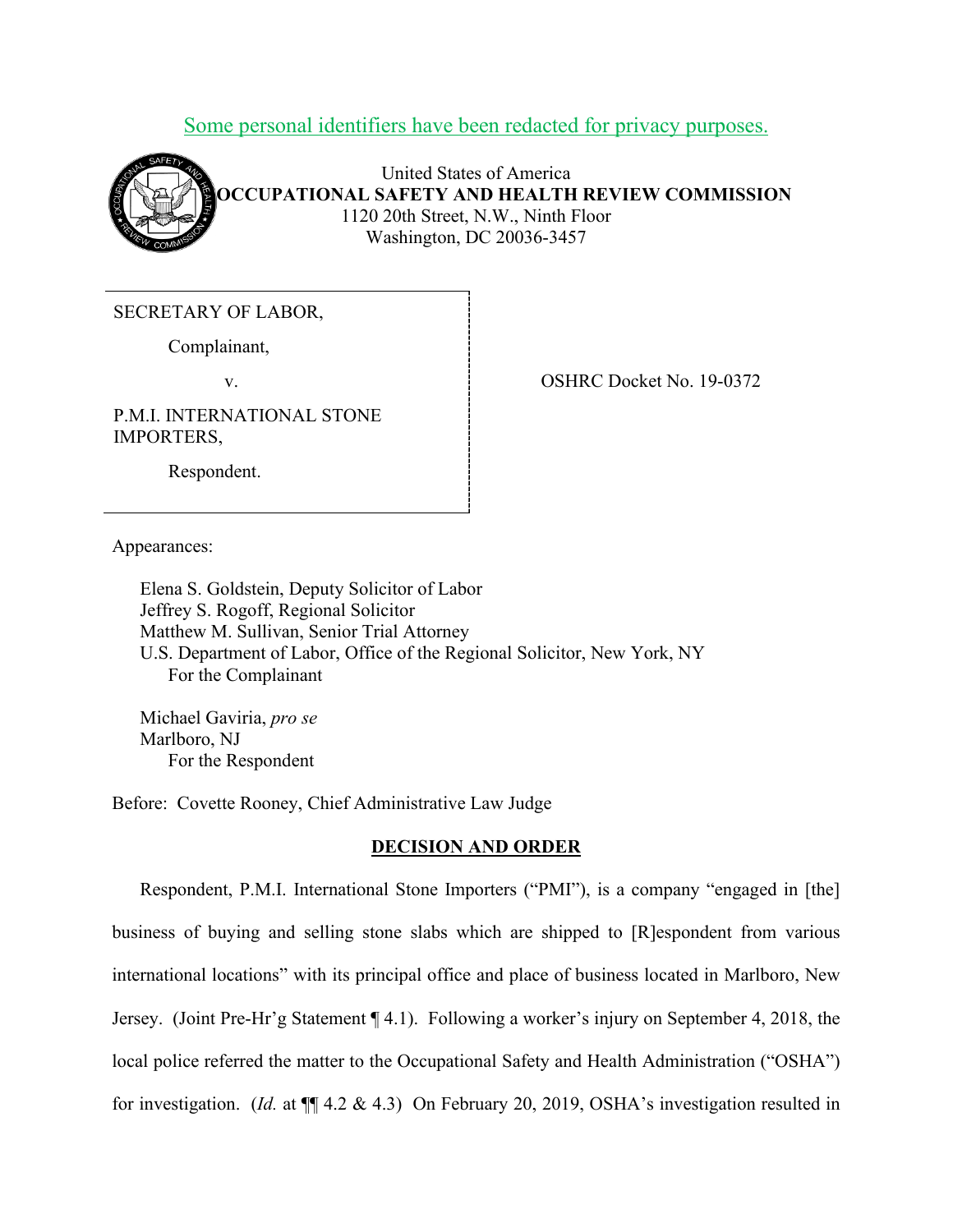the issuance of a one-item citation (the "Citation") to Respondent, alleging a serious violation of section 5(a)(1) of the Occupational Safety and Health Act of 1970, 29 U.S.C. §§ 651-678 (the "Act"). Specifically, the Citation alleged that Respondent's employees were "exposed to struckby, caught in between and crushed-by hazards while they worked consistently within the fall shadow of approx. 7000 lb. bundles of f stone slabs without protection of bracing or supports." (Citation at 6). The Citation proposed a penalty of \$5,304. (*Id.* at 7).

On February 28, 2019, Respondent timely filed a notice of contest, thereby bringing this matter before the Occupational Safety and Health Review Commission (the "Commission"). *See* 29 U.S.C. § 659(c). A one-day hearing was held on November 9, 2020, by way of Cisco WebEx videoconferencing technology.<sup>[1](#page-1-0)</sup> The Secretary presented two witnesses: 1) the injured worker, [redacted] ; and 2) the Compliance Safety and Health Officer ("CO") who investigated the accident, Brian Crain.<sup>[2](#page-1-1)</sup> Respondent was represented by its president, Michael Gaviria, who cross-examined the Secretary's witnesses but did not present a case-in-chief.<sup>[3](#page-1-2)</sup> The Secretary filed a posthearing brief; Respondent did not.

For the reasons that follow, the Citation is affirmed as a serious violation of section  $5(a)(1)$  of the Act,<sup>[4](#page-1-3)</sup> and a penalty of \$5,304 is assessed.

#### **I. Jurisdiction**

<span id="page-1-0"></span> $<sup>1</sup>$  As the undersigned noted at the start of the hearing, the ongoing COVID-19 pandemic left the availability of physical</sup> courtroom space unclear for the foreseeable future. (Tr. 4-5). The undersigned finds that the use of the WebEx technology did not deprive either party of its ability to effectively present its case, nor did it hinder the undersigned from effectively assessing the demeanor of the witnesses or examining the documentary evidence.

<span id="page-1-1"></span><sup>&</sup>lt;sup>2</sup> Both witnesses testified succinctly, credibly, and without hesitancy, and their testimonies are therefore given significant weight.

<span id="page-1-2"></span><sup>&</sup>lt;sup>3</sup> Mr. Gaviria joined the videoconference without a video feed but otherwise fully participated in the hearing.

<span id="page-1-3"></span> $4$  Section  $5(a)(1)$  of the Act is commonly referred to as the "general duty clause."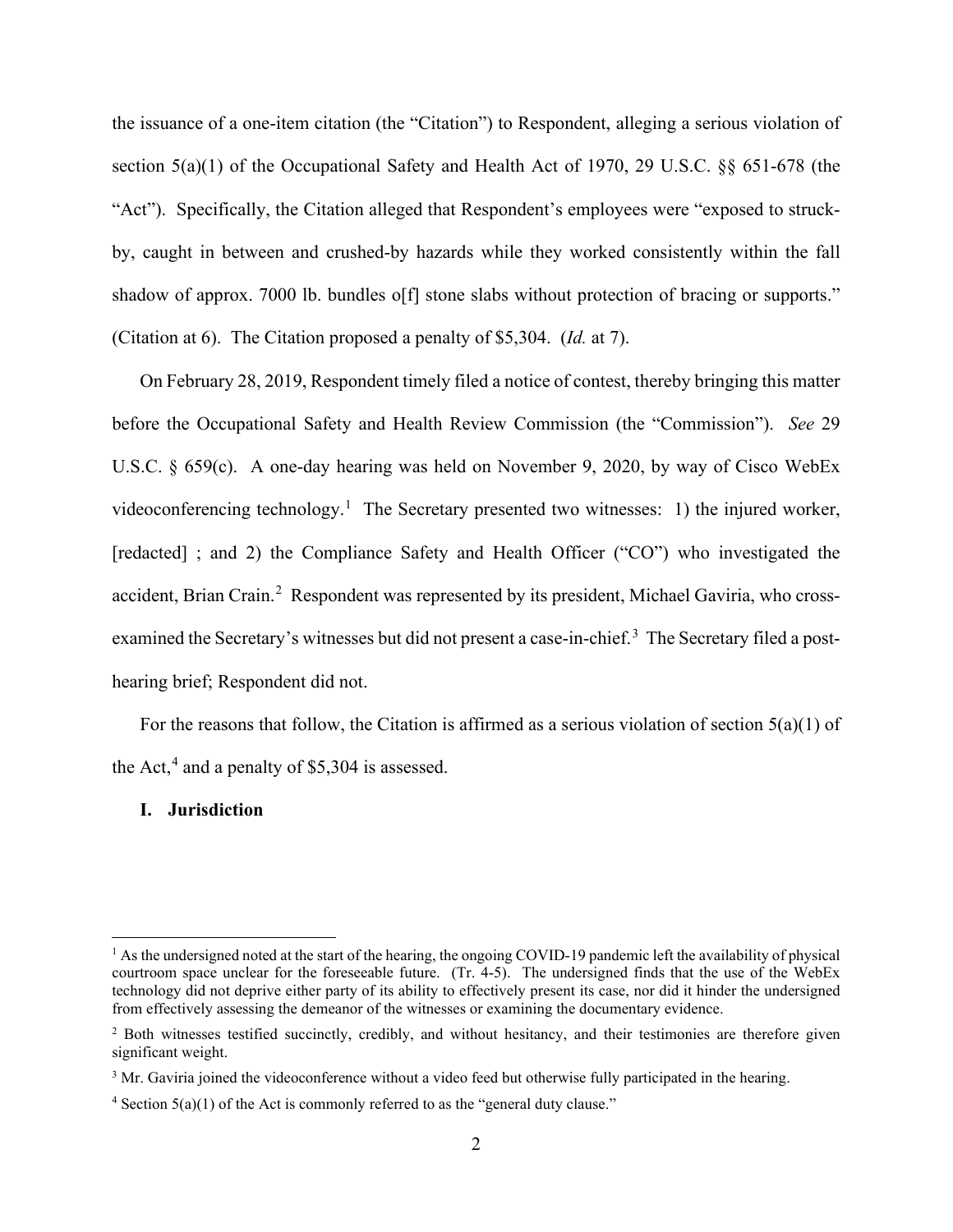The parties stipulated that Respondent is engaged in a business affecting commerce and an employer within the meaning of sections  $3(3)$  and  $3(5)$  the Act, 29 U.S.C. §§ 652(3) & (5), and consented to the Commission's jurisdiction over this proceeding. (Joint Pre-Hr'g Statement ¶¶ 5.1  $& 5.2$ ). The Commission's jurisdiction is supported by the record. (Joint Pre-Hr'g Statement  $\P\P$  4.1, 4.2, & 4.13).

## **II. Background[5](#page-2-0)**

#### **A. P.M.I. International Stone Importers**

Respondent is a company "engaged in [the] business of buying and selling stone slabs which are shipped to [R]espondent from various international locations." (Joint Pre-Hr'g Statement  $\P$  4.1). Mr. Gaviria has been the president of Respondent for 30 years. (Gaviria Dep. 8).<sup>[6](#page-2-1)</sup> At the time the Citation was issued, Respondent employed no more than 25 employees.<sup>[7](#page-2-2)</sup> The following five employees were identified at the hearing and are relevant to the events leading to the issuance of the Citation:

(1) [redacted] was a warehouse worker who had worked for Respondent for seven years. (Tr. 16). [redacted] started as a warehouse cleaner but, after working at PMI for three or four years, took on other duties such as sealing stone slabs and assisting in unloading stone slab bundles from shipping containers. (Tr. 16-17; [redacted] Dep. 8-9). Over his seven years working for Respondent, [redacted] assisted in unloading "hundreds" of shipping containers containing stone

<span id="page-2-0"></span><sup>&</sup>lt;sup>5</sup> The parties stipulated to thirteen factual matters touching upon disparate issues. (Joint Pre-Hr'g Statement  $\P$  4.1 -4.13). Rather than being set forth in their entirety, the stipulated facts will be referenced as necessary in discussing the background of the case.

<span id="page-2-1"></span><sup>6</sup> The deposition excerpts submitted by the Secretary were admitted as Exhibits C-58 to C-61 but will be referenced by the name of the deponent.

<span id="page-2-2"></span><sup>7</sup> The CO indicated that he reduced the proposed penalty by 60% based on Respondent's size. (Tr. 183). According to the OSHA Field Operations Manual ("FOM") (Directive CPL 02-00-163) (2019), Chapter 6, VI.B., at 6-9, effective at the time of the accident, the CO's reduction would suggest Respondent had between 11 and 25 employees. In addition to the employees directly identified at the hearing, [redacted] testified there were four warehouse workers and one or two drivers employed by Respondent. (Tr. 17-18).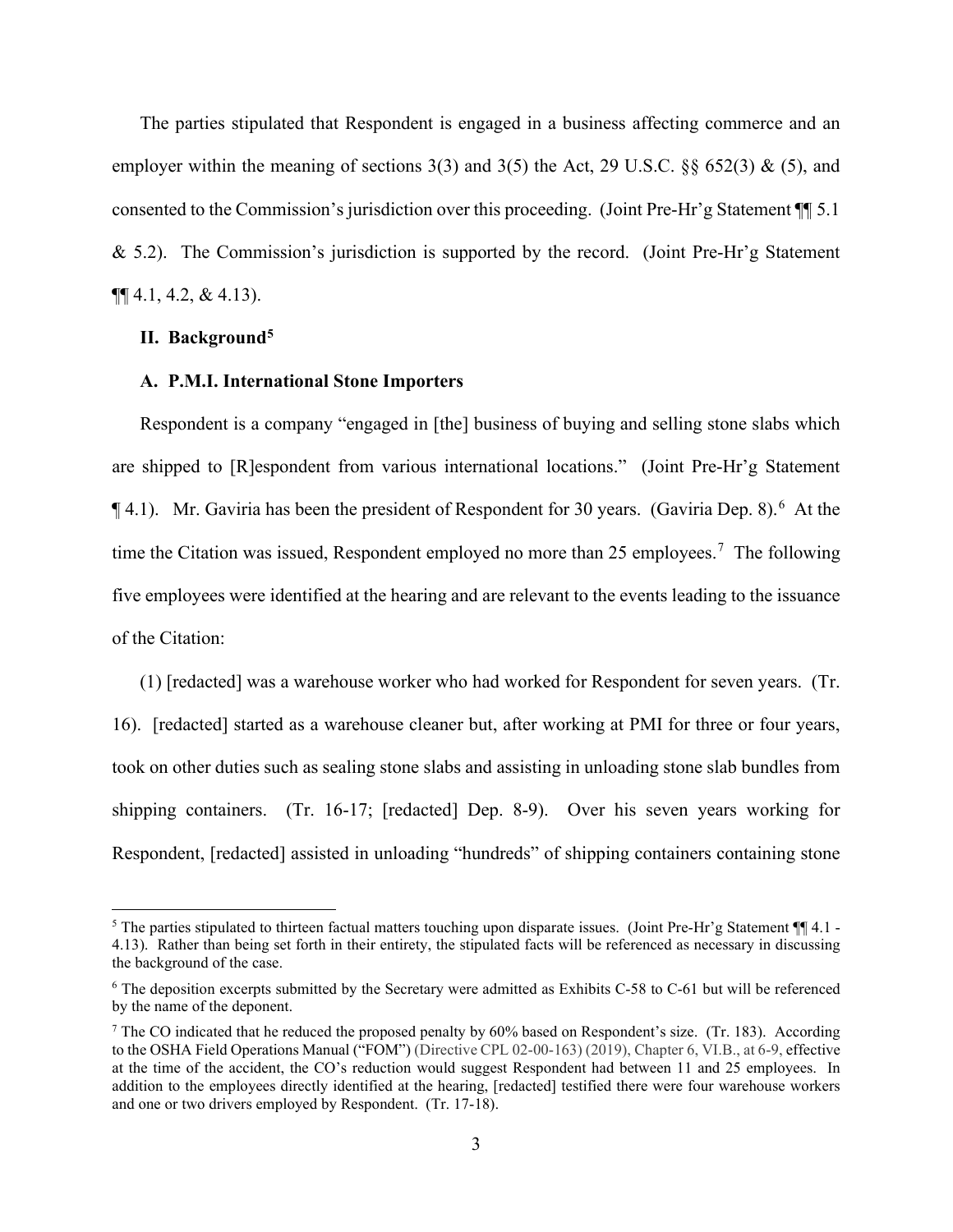slab bundles. (Tr. 32-33, 70-71; [redacted] Dep. 22). [redacted] was the employee injured in the accident leading to the issuance of the Citation (Joint Pre-Hr'g Statement ¶ 4.4);

(2) Christopher Solan was another warehouse worker who also assisted in unloading bundles of stone slabs from shipping containers (Tr. 32; Solan Dep. 10). Mr. Solan was working with [redacted] in the same container when the accident occurred;

(3) Kevin Maher was the warehouse manager and Mr. [redacted] 's direct supervisor (Tr. 31). Mr. Maher was operating the forklift being used to unload the bundles from the shipping container. (Tr. 31);

(4) Christopher Hankins was Respondent's operations manager to whom Mr. Maher reported and who reported to Mr. Gaviria (Tr. 31-33; Hankins Dep. 7); and

(5) Brian Brown was Respondent's safety manager (Tr. 34, 47-48, 113-15).

### **B. Stone Bundles and the Fall Shadow Hazard**

One of Respondent's regular business activities involves unloading "bundles" of stone slabs from shipping containers into its warehouse. (Tr. 32-33, 70-71; Hankins Dep. 8; [redacted] Dep. 22; Solan Dep. 28-29). The bundles are delivered to Respondent in quantities of six or seven per container, with each individual bundle weighing as much as 7,000 or 8,000 pounds. (Tr. 88, 121; Gaviria Dep. 48; *see also* Exs. C-50 p.1, C-51 p.1). An individual bundle can be six to eight feet high, five to seven feet wide, and vary in thickness depending on the type of stone. (Tr. 28-29; Ex. C-2).

The bundles arrive at Respondent's warehouse in a small shipping container, which is approximately the height of the stone bundles, i.e., approximately six to eight feet high. (Tr. 28- 29; Exs. C-1, C-2, C-17). Typically, the bundles are arranged in the container in two rows of three bundles each. (Tr. 23-26; Gaviria Dep. 48; Ex. C-55). The bundles are "interlocked" inside the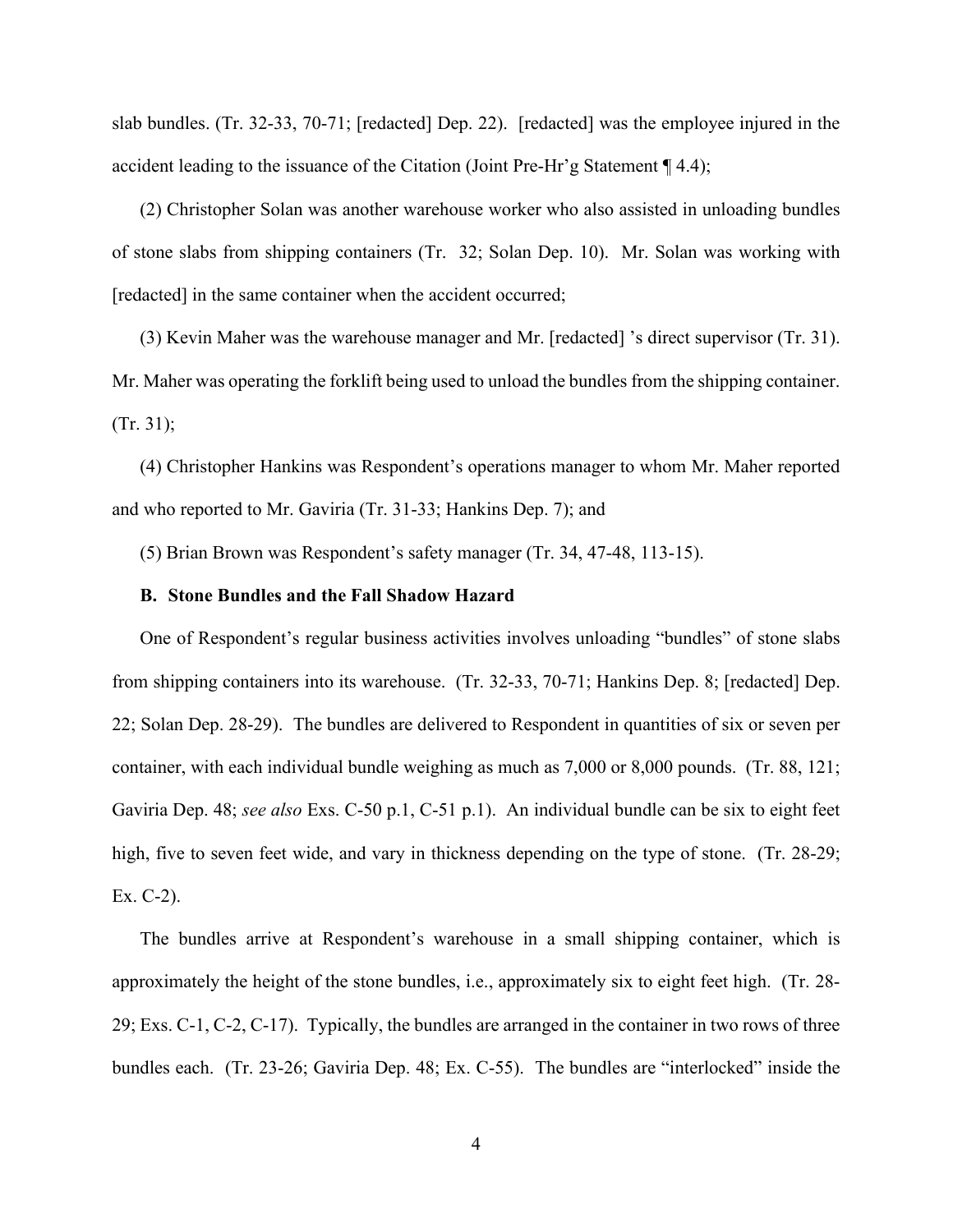container, such that, if the container is viewed facing the front, the bundle on the far right would touch the front wall of the container, the next bundle would touch the back wall of the container, and so forth.<sup>[8](#page-4-0)</sup> (Tr. 36-37; [redacted] Dep. 27-28; Ex. C-55). This interlocking provides some protection from the bundles falling during shipment and while unloading the bundles. (Tr. 37; [redacted] Dep. 27-28). Additionally, however, the bundles are packed with wooden "bracing," which holds the bundles upright. (Tr. 29-30, 35-36; Gaviria Dep. 46-48). The bracing is physically attached to the bundles and the container and must be removed to unload the bundles. (Tr. 29-30, 35-36; Gaviria Dep. 48).

The unloading of stone bundles poses a safety hazard with regard to an unsecured bundle's "fall shadow." (Joint Pre-H'rg Statement ¶ 4.9; Tr. 51-52, 133; Gaviria Dep. 40-42; [redacted] Dep. 17-18). Respondent's "Stone Slab Handling & Storage Safety Plan" defines the fall shadow as follows:

[T]he region swept by a slab during its toppling movement from vertical to when it stops falling. The term is used to include the complete slab and any pieces if it breaks. The term is relevant when slabs are not restrained or there is a potential for restraints to fail, (Wood supports, Strapping, etc.). "Fall shadow" is the minimum danger zone derived from the actual slab dimensions. Additional clearance around that zone must be considered and applied. The "Fall Shadow" will move with the slab/s when it's moved by a forklift and/or by cranes.

The "Fall Shadow" may be less than the area above when there is a barrier that the slab will strike thru its fall. This barrier may be the wall of the container itself, an adjacent A-Frame or a structure put in place to limit the amount of vertical falling (Rack Systems).

(Ex. C-47 p. 8; *see also* Join Pre-H'rg Statement ¶ 4.9).

In short, a bundle's fall shadow is the area where an upright, unsecured bundle could potentially

fall and thereby injure a worker. (Tr. 51-52, 61, 198; Ex. C-57). The fall shadow of an unsecured

<span id="page-4-0"></span><sup>8</sup> [redacted] 's drawing of a bird's eye view of a packed container, Exhibit C-55, is particularly illustrative of the interlocking of the bundles.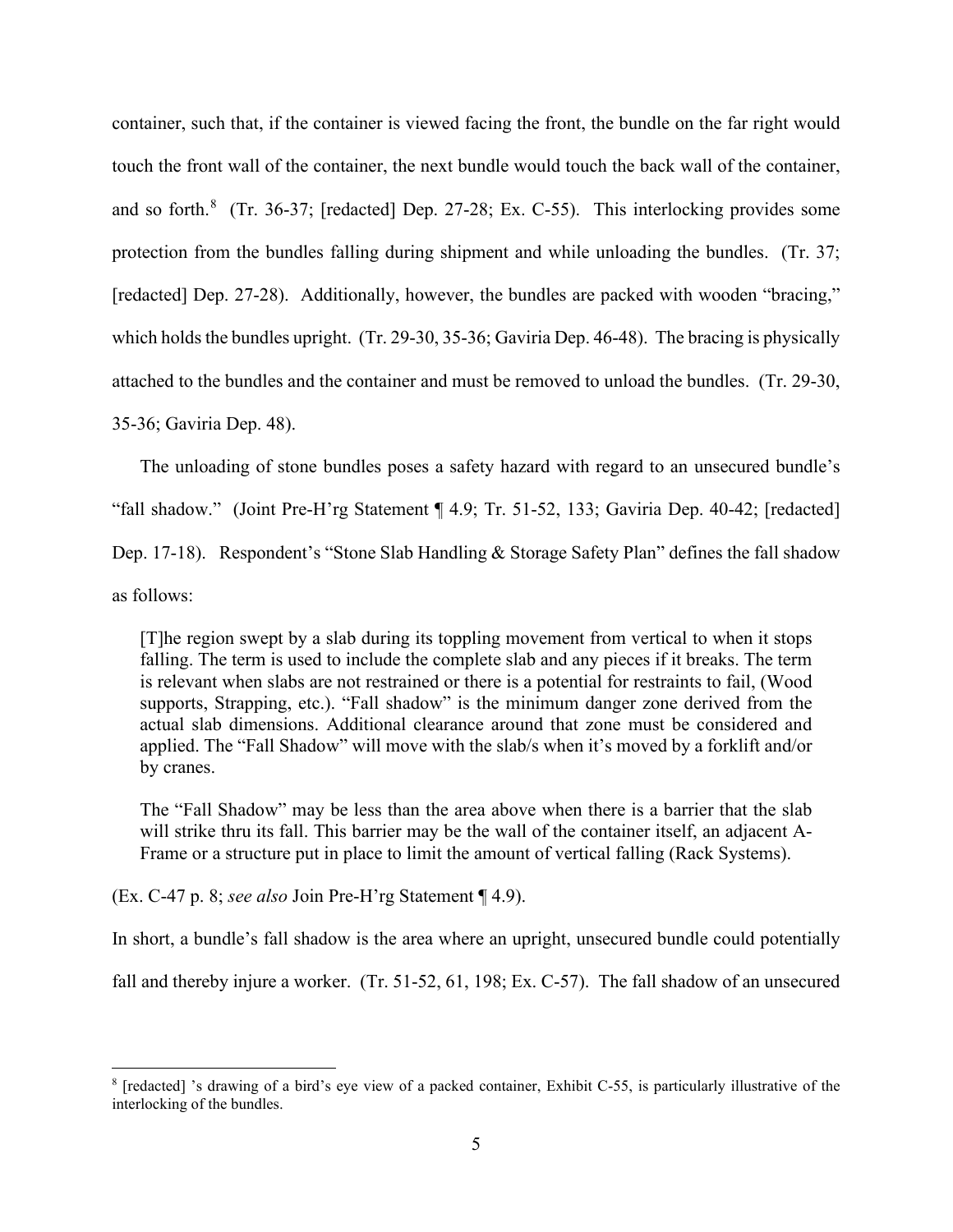bundle presents a crushed-by, struck-by, or caught-in-between hazard<sup>[9](#page-5-0)</sup> for a worker located in the bundle's fall shadow. (Tr. 108-09, 160-61, 172; Exs. C-50 p.1, C-51 p.1, C-52 p.1). Generally, the fall shadow for an unsecured bundle is coterminous with the area of the bundle itself. (Tr. 51- 52, 198; [redacted] Dep. 17-18; Solan Dep. 18-19; Ex. C-52 p.1). However, the fall shadow could also be slightly larger if the bundle shatters when it falls or smaller if there is an object in the shadow that could limit the range of toppling. (Joint Pre-H'rg Statement ¶ 4.9; Tr. 198; Ex. C-52 p.1).

# **C. PMI Safety Program and Practices**

## *i. Safety Program and Training*

To address the hazard posed by the fall shadow when unloading bundles, Respondent had, at the time of the accident, a written safety program comprised of two documents: 1) a 10-page "Stone Slab Handling & Storage Safety Plan" ("Safety Plan"); and 2) a 3-page "Health and Safety Solution" ("Safety Solution") from a company called "WorkSafe Victoria." (Tr. 152, 157-60; Exs. C-47, 53). Both documents recognize the existence of the hazard posed by the fall shadow when unloading stone bundles and set forth methods to address the hazard. (Exs. C-47 p. 8, C-53 pp. 1- 2). More specifically, the Safety Plan states "[b]efore [s]tone crates are released from transit restraints, ensure that no person/s are in the 'Fall Shadow' of any Crates and/or single/groups of slabs" and "[s]tone handling employees must guide stone crates and/or slabs from the end most distant from the forklift to ensure that workers remain outside the moving 'Fall Shadow' Area." (Ex. C-47 p.8). Similarly, the Safety Solution states that "[b]efore stone slabs are released from

<span id="page-5-0"></span><sup>9</sup> According to the CO, a struck-by hazard involves any object that might strike a worker while in motion. (Tr. 106). A caught-in-between hazard involves any standing object that could possibly topple and pin a worker between the wall or the floor. (*Id.* at 107). A crushed-by hazard involves something being lifted or moved that could potentially fall and crush an employee. (*Id.*). Although the three hazards are similar, they are each considered distinct workplace hazards. (*Id.* at 107-08).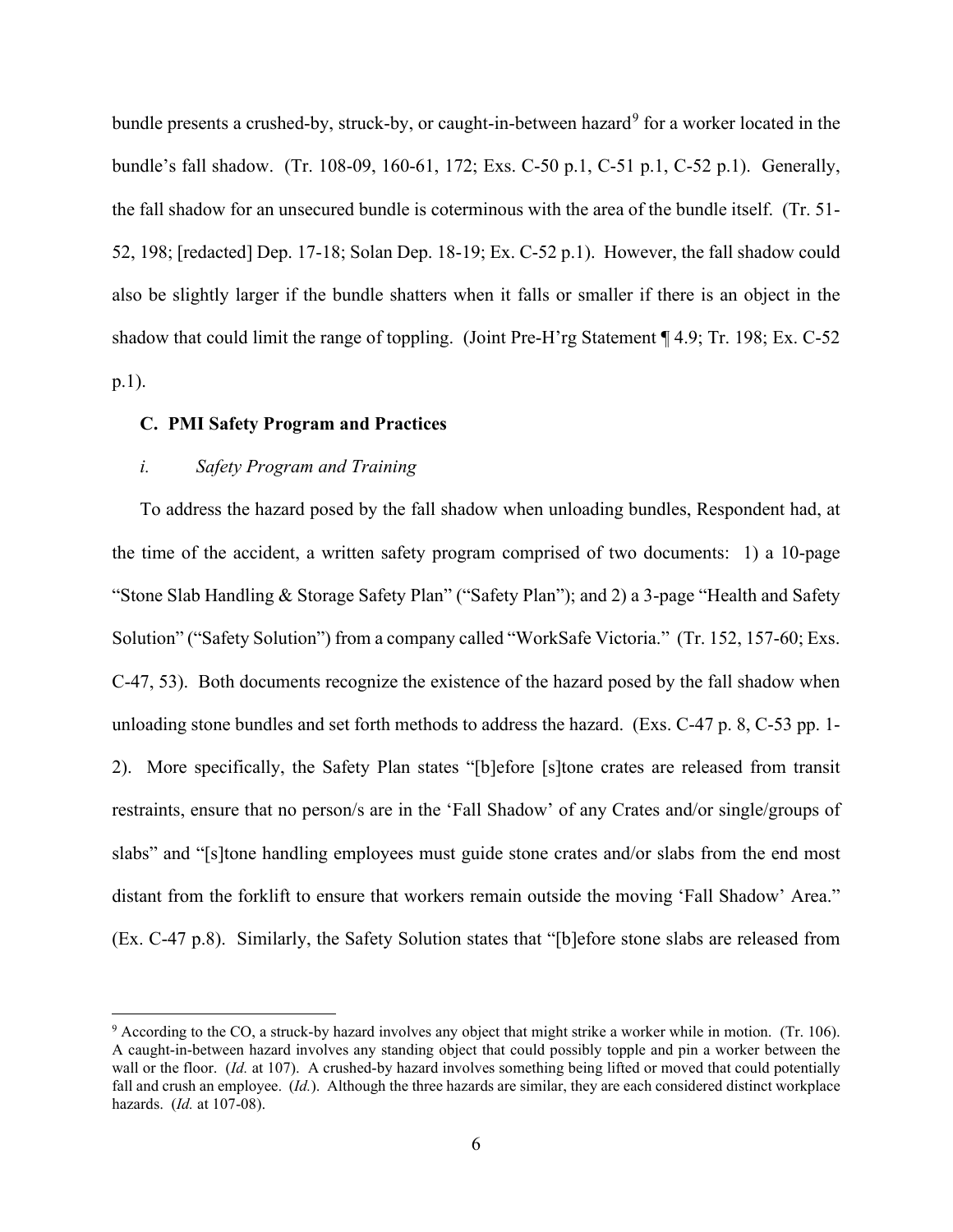any transport restraints, ensure that no person is in the fall shadow of any slabs or crates at any time" and "[w]orkers should guide stone slabs from the end most distant from the forklift using an appropriate method to ensure that workers remain outside the moving fall shadow." (Ex. C-53 pp. 2-3). Both documents suggest the use of "temporary restraints"<sup>[10](#page-6-0)</sup> to minimize the fall shadow hazard when unloading stone bundles. (Exs. C-47 p.8, C-53 p.2).

Respondent's employees received both the Safety Plan and the Safety Solution as part of their training with Mr. Brown and Mr. Hankins. (Tr. 13-15, 33-34, 48-49, 87, 149; Solan Dep. 18, 71). In addition, the employees watched a safety video and received hands-on training in the warehouse. (Tr. 13-15, 33-34, 48-49, 149). The fall shadow hazard posed by unloading unsecured bundles was addressed by this training. (Solan Dep. 18, 71).

#### *ii. Respondent's Actual Practices*

Despite purportedly requiring its employees to remain out of the fall shadow while moving stone bundles, Respondent's actual activities did not follow the rules set forth in its training documents. Rather, Respondent's employees unloaded shipping containers in the following way. First, the wooden transit bracing was removed from a bundle. (Tr. 29-30, 35-36; Gaviria Dep. 48). Next, a forklift was used to drag the bundle out of the container.<sup>[11](#page-6-1)</sup> (Tr. 72; Hankins Dep. 8; [redacted] Dep. 17-18). For bundles in the front row, the bundle could be supported in between the forks of the forklift. (Tr. 31, 72). However, Respondent's forklift could not reach into the back of the container. (Tr. 60-61, 72; *see also* Exs. C-4, 16). Thus, for the back row of bundles,

<span id="page-6-0"></span><sup>&</sup>lt;sup>10</sup> According to the Safety Plan, temporary restraints are "wood blocks, strapping etc., to limit vertical movement of crated slabs not be removed [sic]." (Ex. C-47 p. 8). According to the Safety Solution, temporary restraints are "straps, chains or purpose-made mechanical devices to restrain slabs that aren't being removed and to limit movement of slabs being removed only to vertical." (Ex. C-52 p. 2).

<span id="page-6-1"></span> $<sup>11</sup>$  Attached to the bottom of the bundles were "ski-style cleats" meant to aid in dragging the bundles from the container.</sup> (Tr. 73). According to [redacted] , these "ski-style cleats" were "attached to the actual bundle itself, the legs or the wood" and were meant to "help pull the bundle out straight." (Tr. 73; *see also* [redacted] Dep. 49 (describing the cleats as "[l]ong boards nailed into the bottom of the bundles to make it come out straight.")).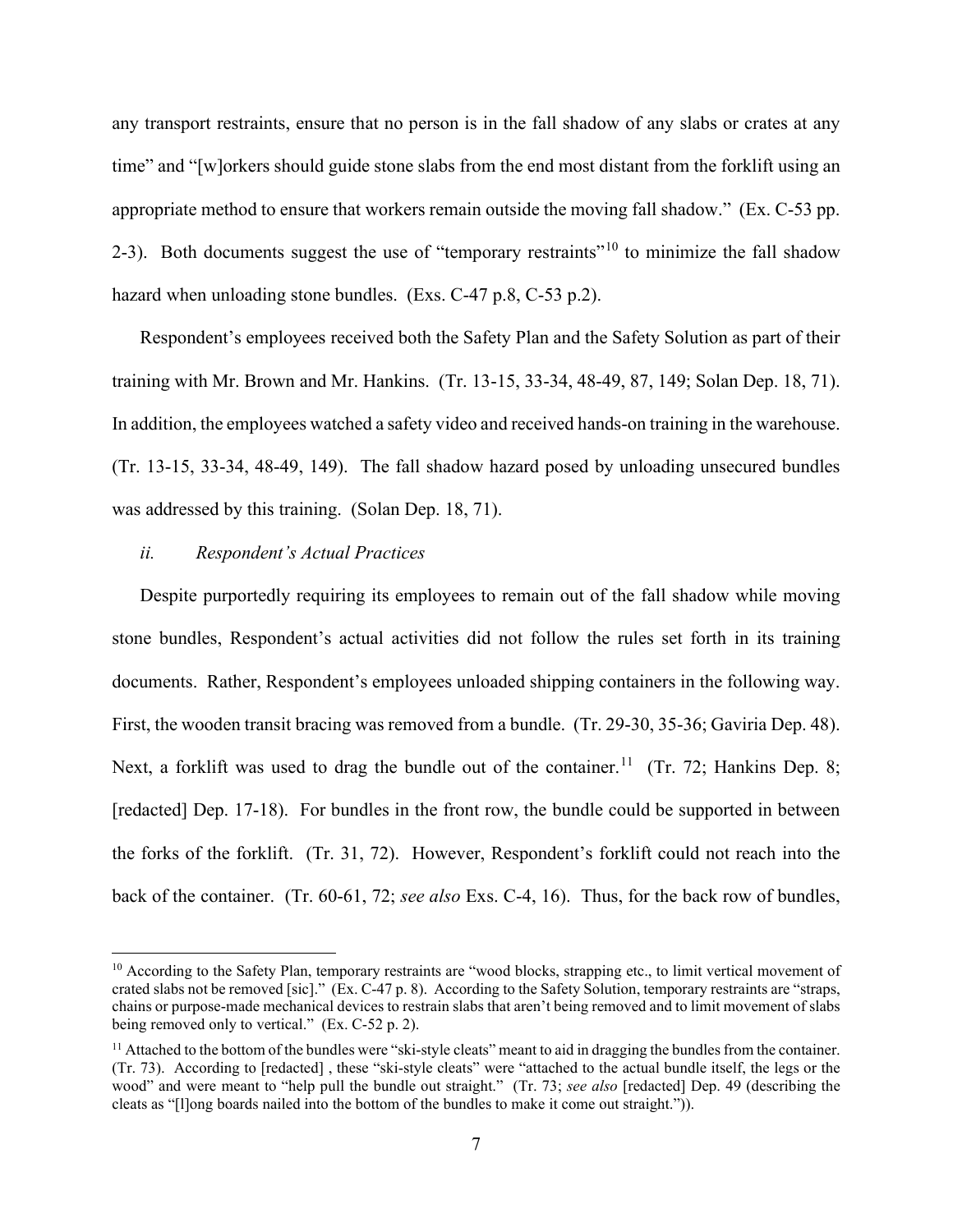the forklift was attached to the bundle by a cable and then dragged from the container. (Tr. 37-38, 140-46; Gaviria Dep. 36; [redacted] Dep. 65; Exs. C-23, C-24, C-26).

As part of the unloading process, Respondent instructed its warehouse employees to enter the container and help "guide" the bundle while it was being dragged by the forklift. (Tr. 41-44, 70, 87). The "guiding" process involved two employees placing their hands flat on the side of the bundle, following it while is being dragged from the container, and alerting the forklift driver if there was any "pressure," indicating the bundle was becoming unstable. (Tr. 70, 87, 91, 94). Respondent's method for guiding the bundles placed the two employees in the container in the fall shadow of the moving bundle. (Tr. 42, 68-69, 76, 150, 162-63; Gaviria Dep. 42; [redacted] Dep. 18; Ex. C-57). Respondent did not direct its employees to use temporary restraints at any point of the unloading process.<sup>[12](#page-7-0)</sup> (Joint Pre-H'rg Statement ¶ 4.13; Tr. 39-41, 46; Solan Dep. 44-45).

# *iii. Respondent's Practices Following the Accident*

Following the accident that led to the issuance of the Citation, Respondent has modified its practices for unloading bundles from shipping containers. Workers no longer place their hands on the side of the bundle in the fall shadow to guide it; rather, they now stand in front of the bundle, outside of the fall shadow. (Tr. 84). Additionally, Respondent now requires the use of temporary restraints while the bundle is being dragged with the forklift. *(Id.* at 83-84).

#### **D. The Accident and OSHA Inspection**

### *i. The Accident*

The accident leading to the issuance of the Citation occurred on September 4, 2018. (Joint Pre-Hr'g Statement ¶ 2; Tr. 72, 109). On that day, Messrs. [redacted], Solan, and Maher were in

<span id="page-7-0"></span> $12$  According to [redacted], Respondent possessed "hook straps," which were used to restrain bundles once they had been unloaded from the shipping container, but warehouse workers did not employ them when unloading the bundles. (Tr. 40).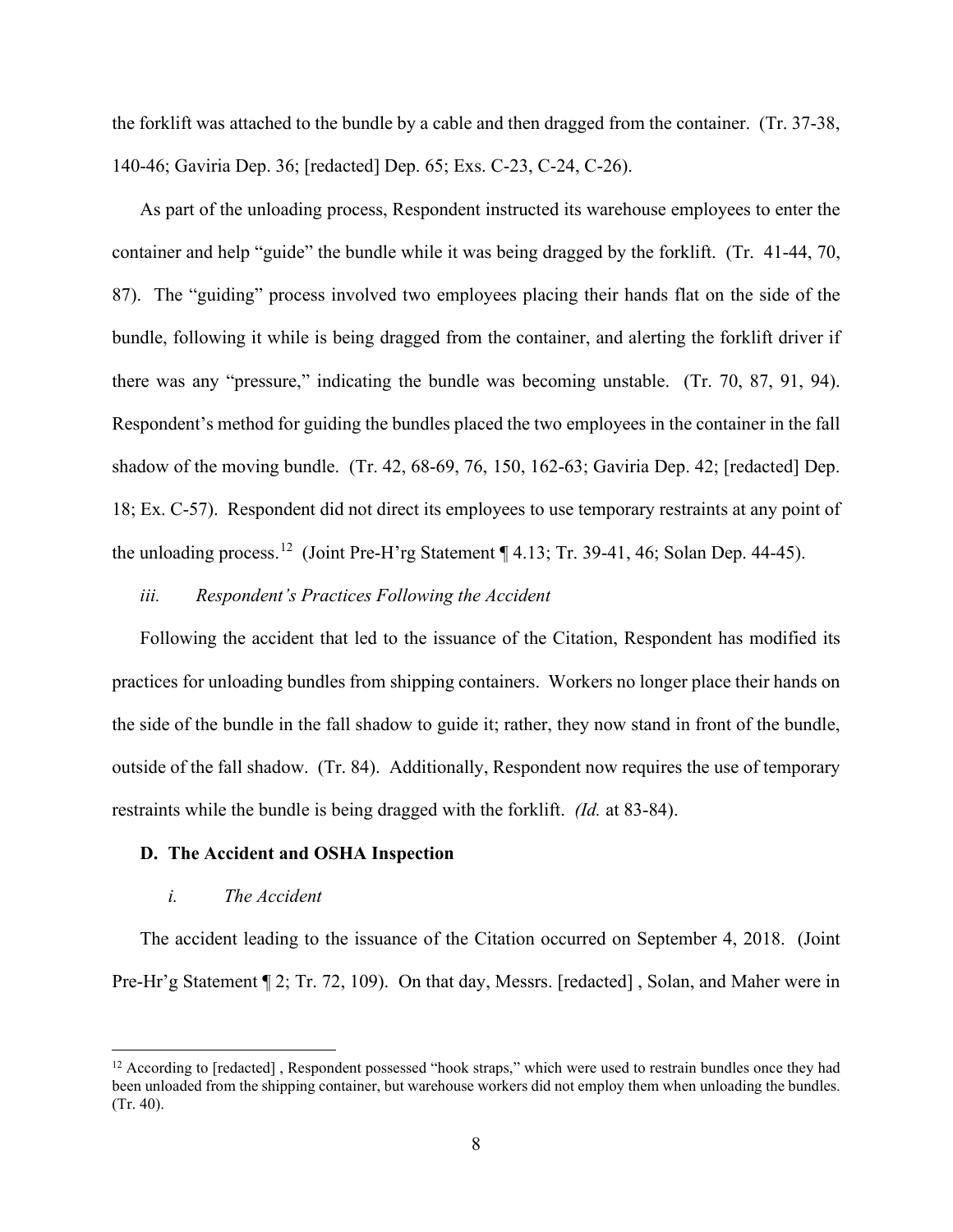the warehouse unloading stone slab bundles from a shipping container. (Tr. 70-73). More specifically, Mr. Maher was operating the forklift used to drag the bundles, and Messrs. [redacted] and Solan were aiding him by guiding the bundles from inside the container. (Tr. 70, 72; [redacted] Dep. 20-21; *see also* Exs. C-1, 7, 16).

The container was a typically packed container, containing six interlocked bundles of stone. (Tr. 23-24, 71; [redacted] Dep. 31; Ex. C-55). Five of the six bundles were removed without incident. (Tr. 71). The final bundle to be removed was located in the back left corner of the container. (Tr. 23-24, 71; [redacted] Dep. 31; Ex. C-55). The fall shadow hazard posed by this bundle was particularly acute for at least three reasons. First, with the other bundles having already been removed, the final bundle received no additional support from the interlocking of the bundles. (Tr. 37; *see also* Gaviria Dep. 49). Second, the final bundle's fall shadow was far larger because it was furthest from the opposite wall of the container and thereby could potentially completely fall over inside the container. (Tr. 133; Ex. C-17). In other words, the fall shadow of the final bundle comprised the entire interior of the container. (Tr. 133; Ex. C-17). Finally, Respondent's forklift was unable to reach the back of the container. (Tr. 60-61, 72, 123-24; Ex. C-4). Thus, the final bundle needed to be dragged completely unsecured until it reached the front of the container, at which point it could be steadied between the forks of the forklift.<sup>13</sup> (Tr. 79; Gaviria Dep. 49; [redacted] Dep. 30, 54-55; Solan Dep. 42).

To remove the final bundle, [redacted] removed the wooden bracing from the bundle and attached "lancing" so that it could be dragged with the forklift. (Tr. 71-72; Exs. C-23, 24, 26). Thereafter, Mr. Maher slowly started to drag the final bundle with the forklift. (Tr. 72). As the

<span id="page-8-0"></span> $<sup>13</sup>$  It is noted that the final bundle still has wooden bracing attached for support; however, this bracing must be removed</sup> before the bundle is unloaded from the container. (Tr. 29-30, 35-36; Gaviria Dep. 48).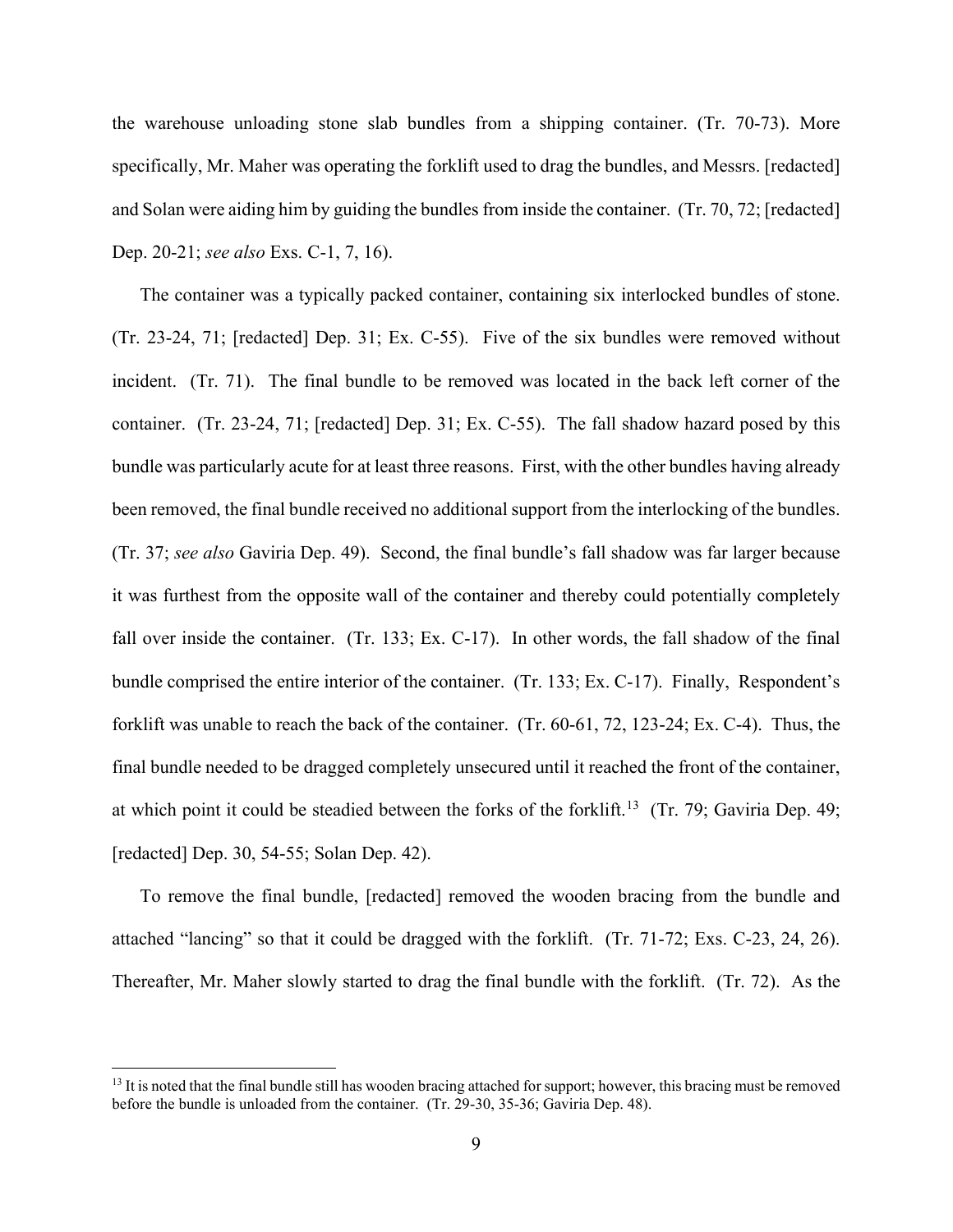bundle was being dragged out, Mr. Solan and [redacted] were directly next to each other with their palms flat on the right side of the bundle. (Tr. 70; [redacted] Dep. 20-21, 46-47; Ex. C-57). Mr. Solan was nearer to the front of the container and the front right corner of the bundle, while [redacted] was further inside the container, fully on the right side of the moving bundle. (Tr. 69- 70; [redacted] Dep. 46-47; Ex. C-57). This positioning placed most of Mr. Solan's body in the fall shadow of the unsecured bundle and *all* of Mr. [redacted] 's body in the fall shadow.<sup>[14](#page-9-0)</sup> (Tr 68-69, 73; [redacted] Dep. 17-18, 30-31; Ex. C-57).

As Mr. Maher continued to drag out the final bundle, [redacted] saw the ski-style cleats on the bundle get caught on a bump on the floor of the container. (Tr. 73-77). At this point, the bundle started separating from the cleats, which caused the bundle to become unsteady. (Tr. 73-74, 76; [redacted] Dep. 52-53). [redacted] indicated to Mr. Maher that the bundle was becoming unsteady and told him to stop dragging it from the container. (Tr. 74; [redacted] Dep. 53). However, Mr. Solan told Mr. Maher to continue dragging the bundle. (*Id.*; [redacted] Dep. 53). Evidently, Mr. Maher agreed with Mr. Solan and continued dragging the bundle. (Tr. 75; [redacted] Dep. 53). Just as the bundle neared the front of the container, it became more unsteady and started "twisting" inside the container. (Tr. 77-79; [redacted] Dep. 53-54; Ex. C-57). Soon after, the bundle started falling inward toward the right side of the container. (Tr. 77-78; [redacted] Dep. 54; Exs. C-17, 57). When it became apparent the bundle was going to fall, Mr. Solan managed to exit the container without being struck by the falling bundle. (Tr. 79; [redacted] Dep. 54; Solan Dep. 56-

<span id="page-9-0"></span> $14$  There is some contrary evidence in the record on this point. In a portion of his deposition submitted by the Secretary, Mr. Solan stated that once Mr. Maher started dragging the bundle, he and [redacted] were "[n]ever on the side of it." (Solan Dep. 43). In Mr. Solan's telling, he was in front of the bundle with his right hand on the side, while [redacted] was "directly parallel [to him] doing the same thing with his hand." (*Id.* at 51-52). However, Mr. Solan's account of the workers' respective positions inside the container fails to explain how the fallen bundle was able to pin [redacted] to the side of the container if he was never positioned on the side of the bundle. (Tr. 56-63; Exs. C-17, C-57). Additionally, the undersigned was able to observe [redacted] 's demeanor at the hearing and found him to be a forthright and credible witness. No such opportunity was presented for Mr. Solan. The undersigned therefore credits [redacted] 's testimony over the account of Mr. Solan.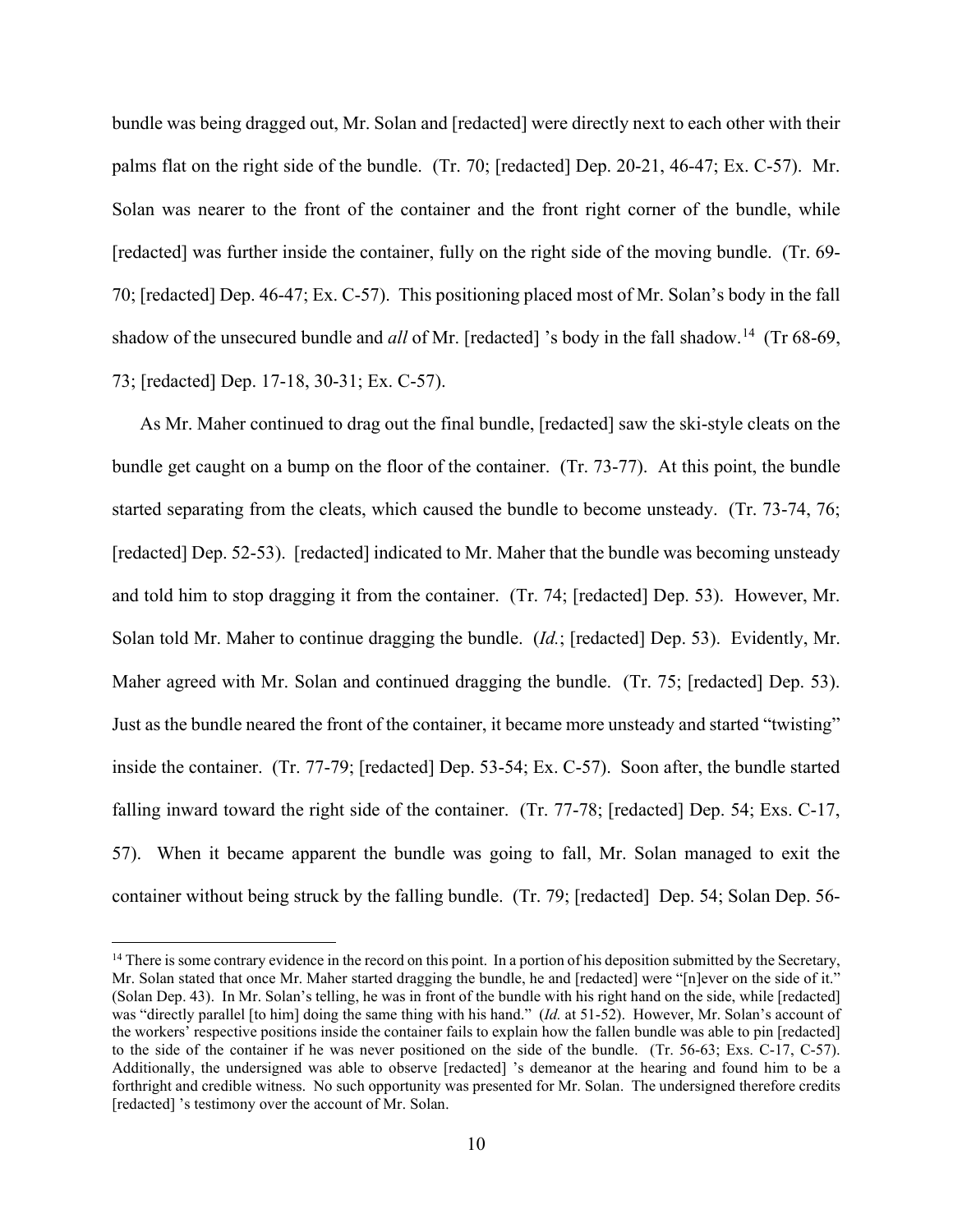58). However, [redacted] was unable to exit the container quickly enough and was pinned between the fallen bundle and the container wall. (Joint Pre-Hr'g Statement ¶ 2; Tr. 79-81; [redacted] Dep. 54; Solan Dep. 56-58; Exs. C-17A, 57). Ultimately, [redacted] was able to be extracted from underneath the fallen bundle but suffered a "lower leg fracture"<sup>[15](#page-10-0)</sup> as a result of the accident. (Joint Pre-Hr'g Statement ¶ 4; Tr. 81).

## *ii. OSHA's Inspection*

Following the accident, the local police were called to the warehouse. (Joint Pre-H'rg Statement ¶ 3; Tr. 109). Upon learning that it was a workplace accident, the police referred the matter to OSHA. (Joint Pre-Hr'g Statement ¶ 3; Tr. 109). OSHA assigned CO Crain to investigate the matter, and he did so on the same day. (Tr. 109).

After arriving at Respondent's warehouse, the CO first spoke briefly with Mr. Brown, Respondent's safety manager, but learned he had not witnessed the accident. (Tr. 113-15). The CO then investigated the scene of the accident and took several photographs of the warehouse, the forklift, the container, and the fallen bundle inside the container. (Tr. 115-16; Exs. C-1, 2, 4, 7, 16, 17 ,18, 23, 24, 26). The CO met with Messrs. Gaviria, Brown, and Hankins, at which point he received Respondent's training documents and other safety materials. (Tr. 146-47). The CO also interviewed Mr. Solan in person and [redacted] over the phone. (Tr. 148-52).

After conducting his investigation and reviewing Respondent's training and safety materials, the CO concluded that Respondent's employees had been directed to "stabilize" unsecured bundles inside shipping containers while standing in the bundles' fall shadows. (Tr.149-54). As a result of the CO's inspection, the Secretary issued Respondent the one-item serious Citation for a violation of the general duty clause.

<span id="page-10-0"></span><sup>&</sup>lt;sup>15</sup> [redacted] 's deposition testimony clarifies that he suffered a broken ankle. ([redacted] Dep. 58).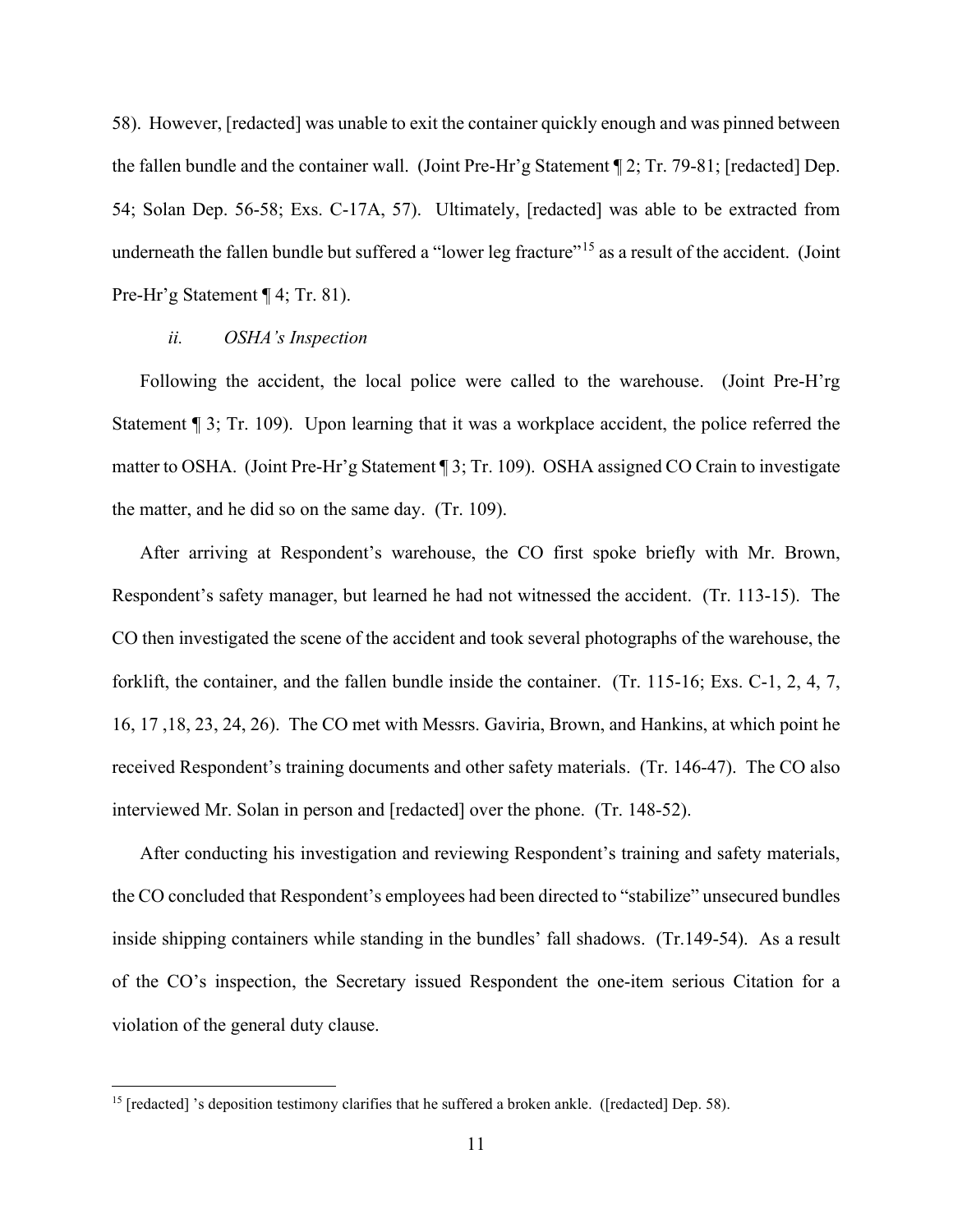# **III.Analysis**

Respondent was cited with a violation of the general duty clause, which requires that each employer "furnish to each of his employees employment and a place of employment which are free from recognized hazards that are causing or are likely to cause death or serious physical harm to his employees ...." 29 U.S.C. § 654(a)(1). To prove a violation of the general duty clause, the Secretary must show that: (1) a condition or activity in the workplace presented a hazard; (2) the employer or its industry recognized the hazard; (3) the hazard was likely to cause death or serious physical harm; and (4) a feasible means existed to eliminate or materially reduce the hazard. *K.E.R. Enters.*, 23 BNA OSHC 2241, 2242 (No. 08-1225, 2013); *Pegasus Tower*, 21 BNA OSHC 1190, 1191 (No. 01-0547, 2005); *see also W. World, Inc.*, 604 F. App'x 188, 192-93 (3d Cir. 2015) (unpublished); *Babcock & Wilcox Co.*, 622 F.2d 1160, 1164 (3d Cir. 1980). The Secretary must also prove that the employer knew or, with the exercise of reasonable diligence, could have known of the hazardous condition. *Cranesville Block Co., Inc.*, 23 BNA OSHC 1977, 1985 (No. 08-0316, 2012) (consolidated); *Burford's Tree, Inc.*, 22 BNA OSHC 1948, 1950 (No. 07-1899, 2010).

Here, the Secretary alleged that Respondent violated the general duty clause as follows:

The employer did not furnish employment and a place of employment which were free from recognized hazards that were causing or likely to cause death or serious physical harm to employees in that, employees were exposed to the hazard of being struck-by, caught in between and/or crushed by stone slabs: …

Employees who remove bundles of stone slabs from shipping containers were exposed to struck-by, caught in between and crushed-by hazards while they worked consistently within the fall shadow of approx. 7000 lb. bundles of stone slabs without protection of bracing or supports.

The employer failed to implement an effective stone slab-handling program, which addressed and[/]or eliminated the practice of working in shipping containers within the fall shadow of unsupported slabs.

The Secretary set forth five feasible means of abatement: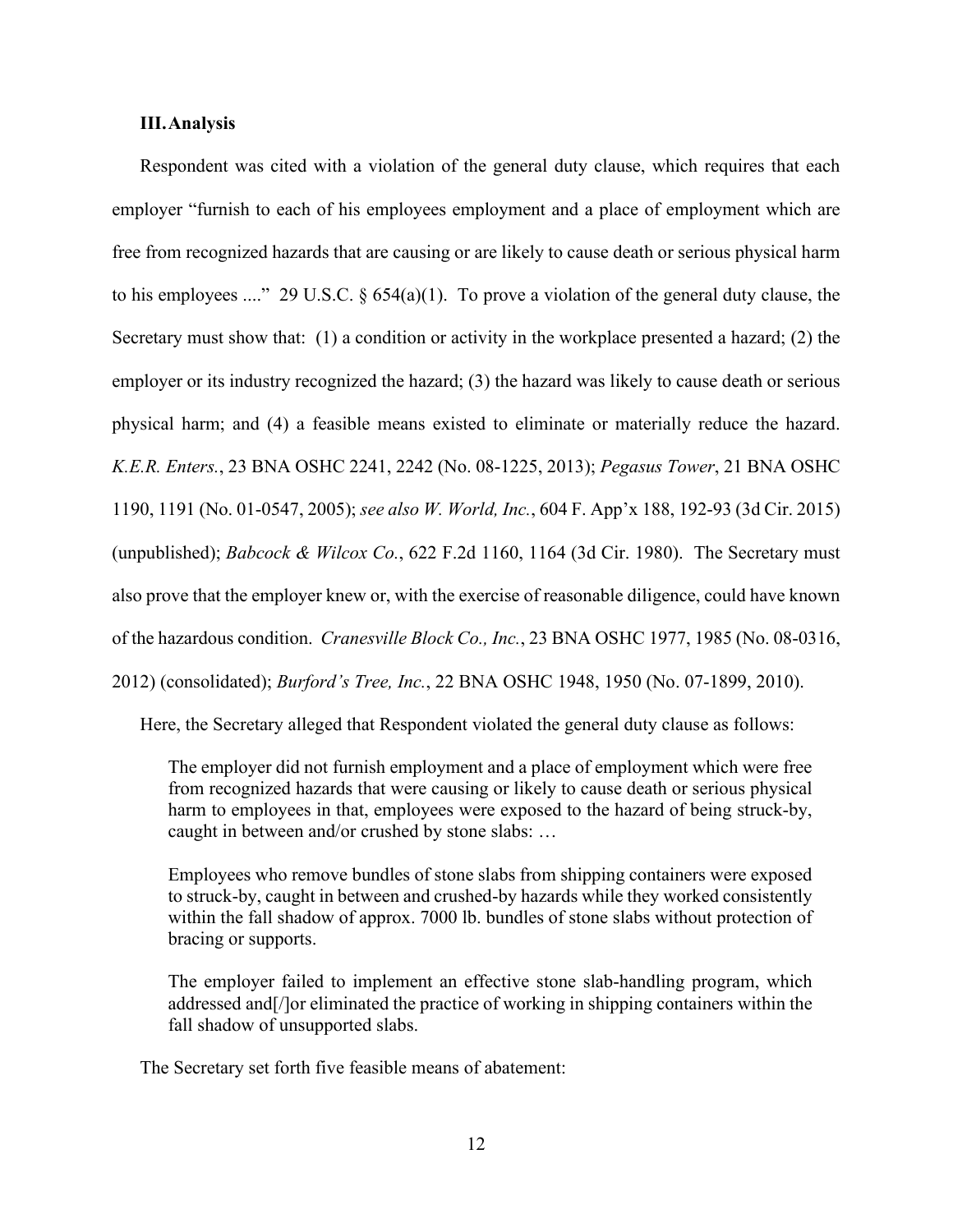- 1) Implement the requirements of the Marble Institute of America "Stone Industry Health and Safety Handbook" published 2014.
- 2) Implement the requirements/recommendations of the Marble Institute of America "Safety in the Stone Business" technical guide.
- 3) Implement the requirements/recommendations of the Marble Institute of America "Safe Stone Handling II" video.
- 4) Implement the requirements/recommendations of the Marble Institute of America "Slab Clamp Safety" video.
- 5) Implement the requirements/recommendations of OSHA Safety and Health Information Bulleting SHIB 08-12-2008 "Hazards of Transporting, Unloading, Storing and Handling Granite, Marble and Stone Slabs.

Although Respondent did not put forth any evidence at trial to rebut the Secretary's case, the Secretary nonetheless bears the burden of proof on each element of the violation by a preponderance of the evidence. *Trinity Indus., Inc.*, 15 BNA OSHC 1788, 1790 (No. 89-1791, 1992). As detailed below, the Secretary has met his burden on each element of his case.

## **A. Existence of a Hazard**

To establish a violation of the general duty clause, the Secretary must first define the hazard at issue. *K.E.R. Enters.*, 23 BNA OSHC at 2242. "A safety hazard at the worksite is a condition that creates or contributes to an increased risk that an event causing death or serious bodily harm to employees will occur." *Baroid Div. of NL Indus., Inc. v. Occupational Safety & Health Review Comm'n*, 660 F.2d 439, 444 (10th Cir. 1981). When the Secretary proceeds under the general duty clause he must define the hazard "in a way that apprises the employer of its obligations and identifies conditions or practices over which the employer can reasonably be expected to exercise control." *Arcadian Corp.*, 20 BNA OSHC 2001, 2007 (No. 93-0628, 2004); *see also Waldon Health Care Ctr.*, 16 BNA OSHC 1052, 1060 (No. 89-2804, 1993) (consolidated) ("[W]hen the Secretary proceeds under the general duty clause, he must meet the same minimal criterion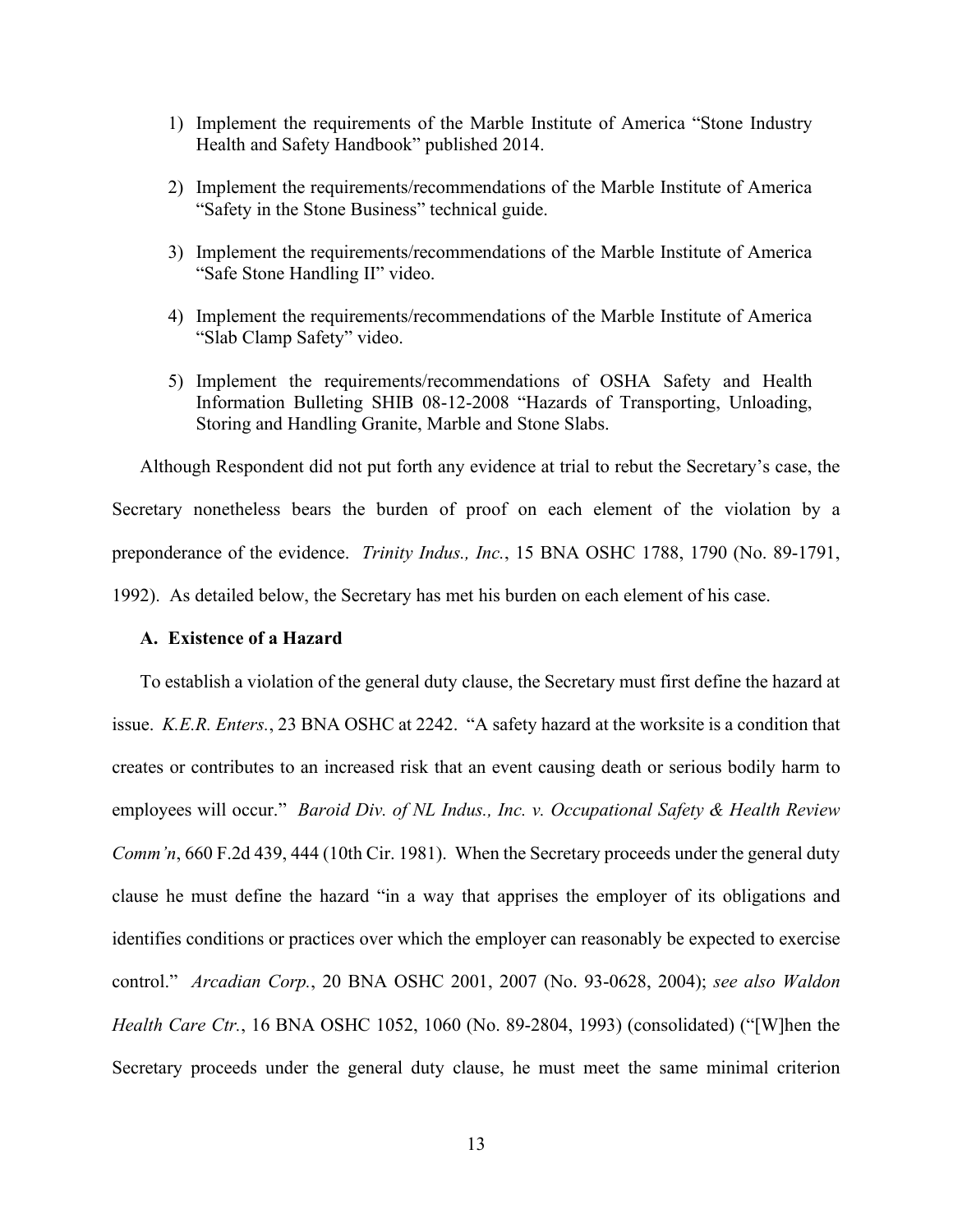regarding the nature of the alleged hazard as he does when promulgating a section  $5(a)(2)$ standard."). There is no requirement that there be a significant risk of the hazard coming to fruition, only that if the hazardous event occurs, it would create a significant risk of harm to employees. *Waldon Health Care Ctr.*, 16 BNA OSHC at 1060. The Commission has held that "the existence of a hazard is established if the hazardous incident can occur under other than a freakish or utterly implausible concurrence of circumstances." *Waldon Health Care Ctr.*, 16 BNA OSHC at 1060, citing *Nat'l Realty & Constr. Co. v. Occupational Safety & Health Review Comm'n,* 489 F.2d 1257, 1265 n.33 (D.C. Cir. 1973).

The Citation framed the hazard here as "the hazard of being struck-by, caught in between and/or crushed by stone slabs." (Citation at 1). The Citation further specified that Respondent's employees were "exposed to struck-by, caught in between and crushed-by hazards while they worked consistently within the fall shadow of approx. 7000 lb. bundles of f stone slabs without protection of bracing or supports."[16](#page-13-0) (*Id.*).

The record evidence stablishes the existence of the fall shadow hazard. [redacted] assisted other PMI workers to unload "hundreds" of unsecured bundles while working in the bundles' fall shadows. (Tr. 32-33, 70-71; [redacted] Dep. 22). In his estimation, Mr. [redacted] personally observed "40-plus" bundles become unsteady inside their shipping containers while he was helping to unload them. (Tr. 42). He had been inside the container during "at least half" of these incidents. *(Id.).* [redacted] saw three bundles fall over completely inside their containers, and a number of others fall over partially. (Tr. 44). He also saw a number of bundles become unsteady under the same circumstances as the bundle that injured him, namely by getting "stuck" on the floor of the container. (Tr. 46). Although not with the frequency testified to by [redacted],

<span id="page-13-0"></span><sup>&</sup>lt;sup>16</sup> Hereafter collectively referred to as the "fall shadow hazard."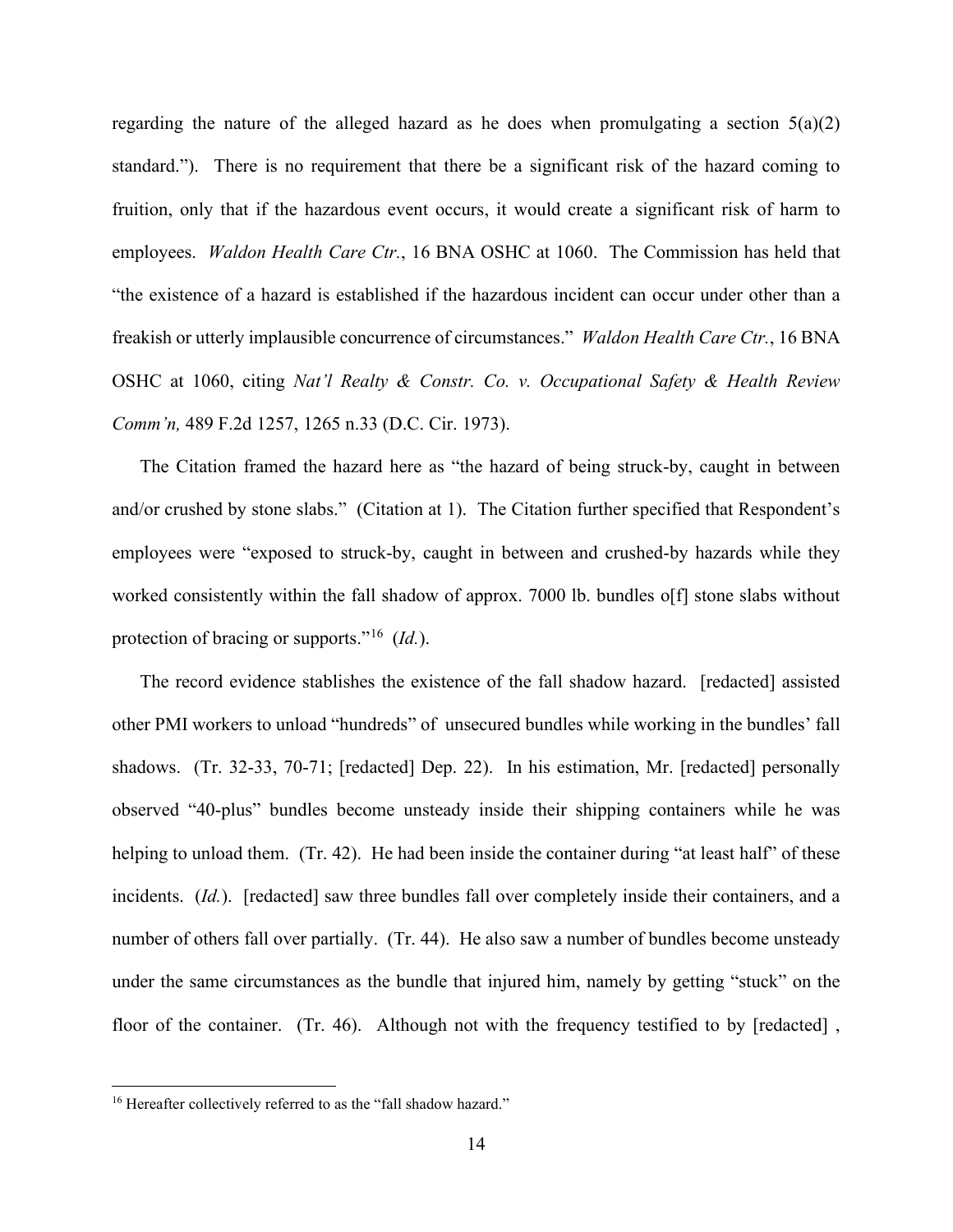Respondent's other employees had personally seen bundles become unsteady during the unloading process. (Gaviria Dep. 25-26; Hankins Dep. 18; Solan Dep. 31). Further still, Respondent's own training materials acknowledged the hazard associated with moving unsecured stone bundles. *See*  Joint Pre-Hr'g Statement ¶¶ 4.8 & 4.9; Exs. C-47 p.6, C-52 p.1; *cf. Gen. Dynamics Land Sys. Div., Inc.,* 15 BNA OSHC 1275, 1285 (No. 83-1293, 1991) (employer's safety bulletins were evidence of its recognition of an existing hazard), *aff'd* 985 F.2d 560 (6th Cir. 1993) (table). Finally, the CO testified that he had investigated the worksite of another employer in the same industry as Respondent. (Tr. 108-09, 178). An employee of that employer was killed after being crushed by an unsecured stone slab. (Tr. 108-09, 178).

The Secretary has established the existence of the fall shadow hazard at Respondent's worksite.

## **B. Hazard Recognition**

The Secretary can establish hazard recognition either "by proof that a hazard is recognized as such by the employer or by general understanding in the employer's industry." *Integra Health Mgmt., Inc.*, No. 13-1124, 2019 WL 1142920, at \*7 (O.S.H.R.C., Mar. 4, 2019) (internal punctuation omitted). The Secretary argues that he has established both types of recognition here. Sec'y's Br. 23-26.

## *i. Respondent's recognition of the hazard*

With regard to an employer's recognition of a hazard, work rules and safety precautions taken by the employer are evidence that the employer recognized the hazard. *See Integra Health Mgmt., Inc.*, 2019 WL 1142920, at \*8 ("Work rules addressing a hazard have been found to establish recognition of that hazard."); *Waldon Health Care Ctr.*, 16 BNA OSHC at 1061 ("Commission precedent establishes that precautions taken by an employer can be used to establish recognition in conjunction with other evidence."). "While an employer's safety precautions alone do not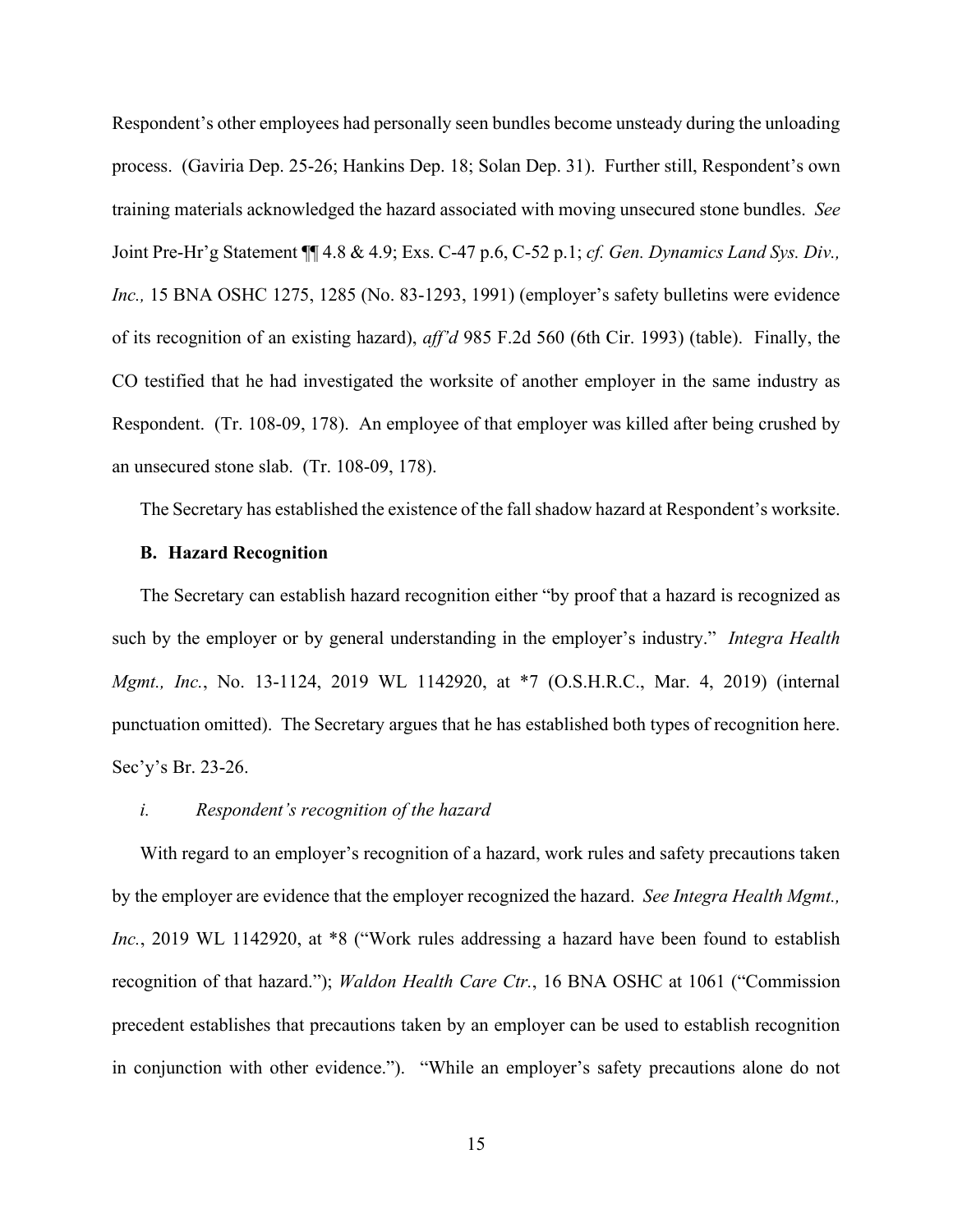establish that the employer believed that those precautions were necessary for compliance with the Act … precautions taken by an employer can be used to establish hazard recognition in conjunction with other evidence." *Beverly Enters, Inc.*, 19 BNA OSHC 1161, 1186 (No. 91-3144, 2000) (consolidated).

Here, the record demonstrates Respondent's recognition of the fall shadow hazard. Respondent's training materials both recognize and define the fall shadow hazard. Respondent's

Safety Plan defines the fall shadow as follows:

[T]he region swept by a slab during its toppling movement from vertical to when it stops falling. The term is used to include the complete slab and any pieces if it breaks. The term is relevant when slabs are not restrained or there is a potential for restraints to fail, (Wood supports, Strapping, etc.). "Fall shadow" is the minimum danger zone derived from the actual slab dimensions. Additional clearance around that zone must be considered and applied. The "Fall Shadow" will move with the slab/s when it's moved by a forklift and/or by cranes.

The "Fall Shadow" may be less than the area above when there is a barrier that the slab will strike thru its fall. This barrier may be the wall of the container itself, an adjacent A-Frame or a structure put in place to limit the amount of vertical falling (Rack Systems).

(Ex. C-47 p. 8; *see also* Join Pre-Hr'g Statement ¶ 4.9).

Similarly, Respondent's Safety Solution document defines the "fall shadow" as "the region swept by a slab during its toppling movement from vertical to when it stops falling" and goes on to note that "[w]orkers have been trapped and crushed while unloading stone slabs … often due to one or more slabs 'toppling' (i.e., falling from vertical)." (Ex. C-52 p.1).

Respondent's training materials also contain work rules designed to address the fall shadow hazard. Respondent's Safety Plan states "[b]efore [s]tone crates are released from transit restraints, ensure that no person/s are in the 'Fall Shadow' of any Crates and/or single/groups of slabs" and "[s]tone handling employees must guide stone crates and/or slabs from the end most distant from the forklift to ensure that workers remain outside the moving "'Fall Shadow' Area." (Ex. C-47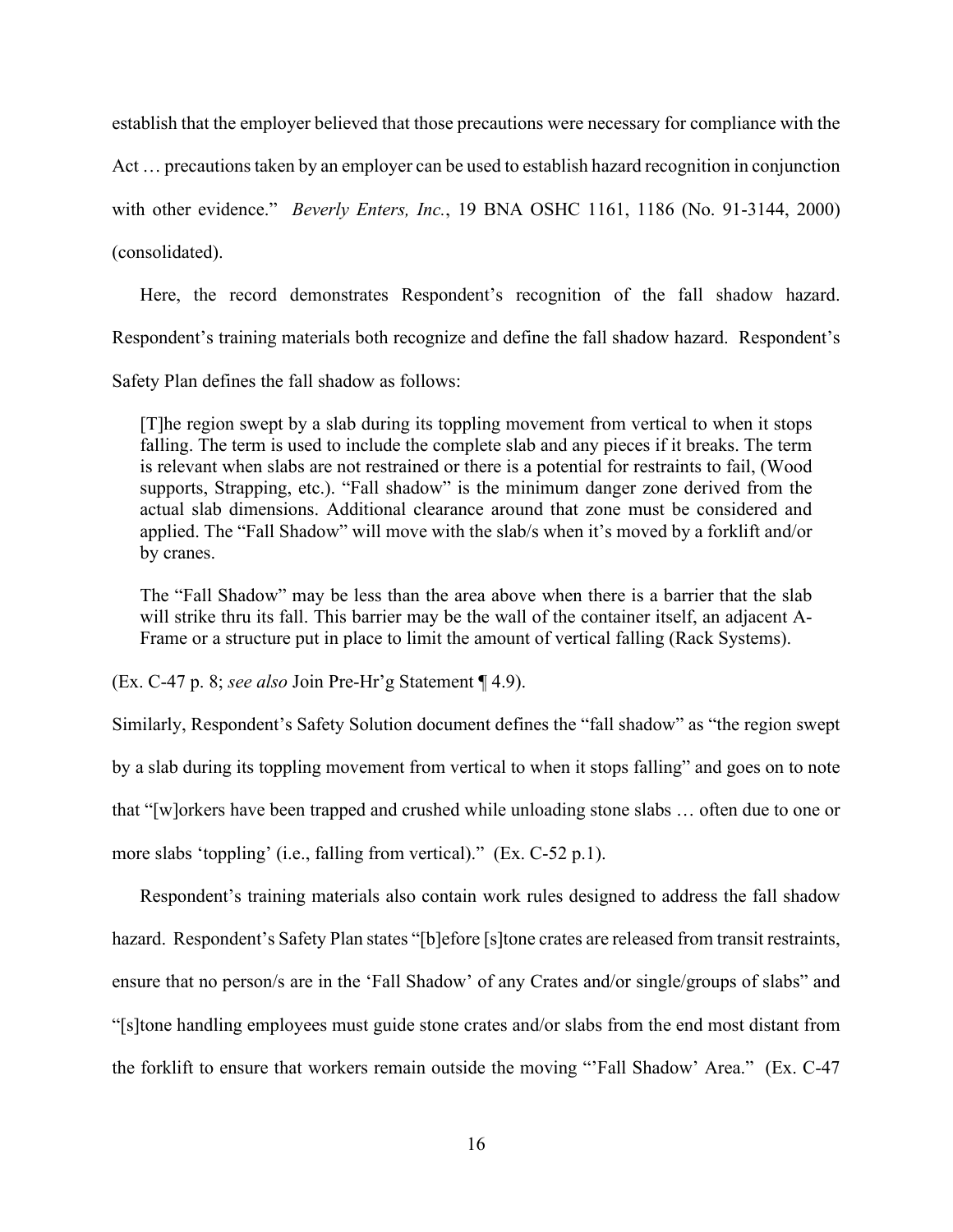p.8). Similarly, the Safety Solution states that "[b]efore stone slabs are released from any transport restraints, ensure that no person is in the fall shadow of any slabs or crates at any time" and "[w]orkers should guide stone slabs from the end most distant from the forklift using an appropriate method to ensure that workers remain outside the moving fall shadow." (Ex. C-53 pp. 2-3). Respondent's employees were trained using both documents. (Tr. 13-15, 33-34, 48-49, 87, 1 49; Solan Dep. 18, 71). The fact that Respondent had work rules and safety protocols in place to address the fall shadow hazard is significant evidence of Respondent's recognition of the hazard. *See Integra Health Mgmt., Inc.*, 2019 WL 1142920, at \*8 (employer's work rule directed at workplace violence indicated employer recognized the hazard); *Waldon Health Care Ctr.*, 16 BNA OSHC at 1062 (employer's safety manual which defined and set forth "precautionary steps" to prevent the hazard was evidence of employer's recognition of the hazard); *Gen. Dynamics Land Sys. Div., Inc.*, 15 BNA OSHC at 1285 (safety bulletins issued by employer to employees was evidence of employer's recognition of hazard).

The evidence also demonstrates that Respondent's supervisory personnel recognized the fall shadow hazard. Mr. Hankins, Respondent's operations manager, recognized the fall shadow hazard and identified the work rules designed to address it. (Tr. 31-33; Hankins Dep. 7, 21-22, 24-29). Likewise, Mr. Gaviria, Respondent's president, recognized the existence of the fall shadow hazard. (Gaviria Dep. 16, 40-42). Because Respondent had "work rules addressing the hazard" and "through its supervisory personnel, otherwise recognized this hazard," the Secretary has sufficiently established hazard recognition. *Integra Health Mgmt., Inc.*, 2019 WL 1142920, at \*8; *see also Beverly Enters, Inc.*, 19 BNA OSHC at 1186 (finding employer had actual recognition where "managers at the highest level of the corporation recognized the hazard posed");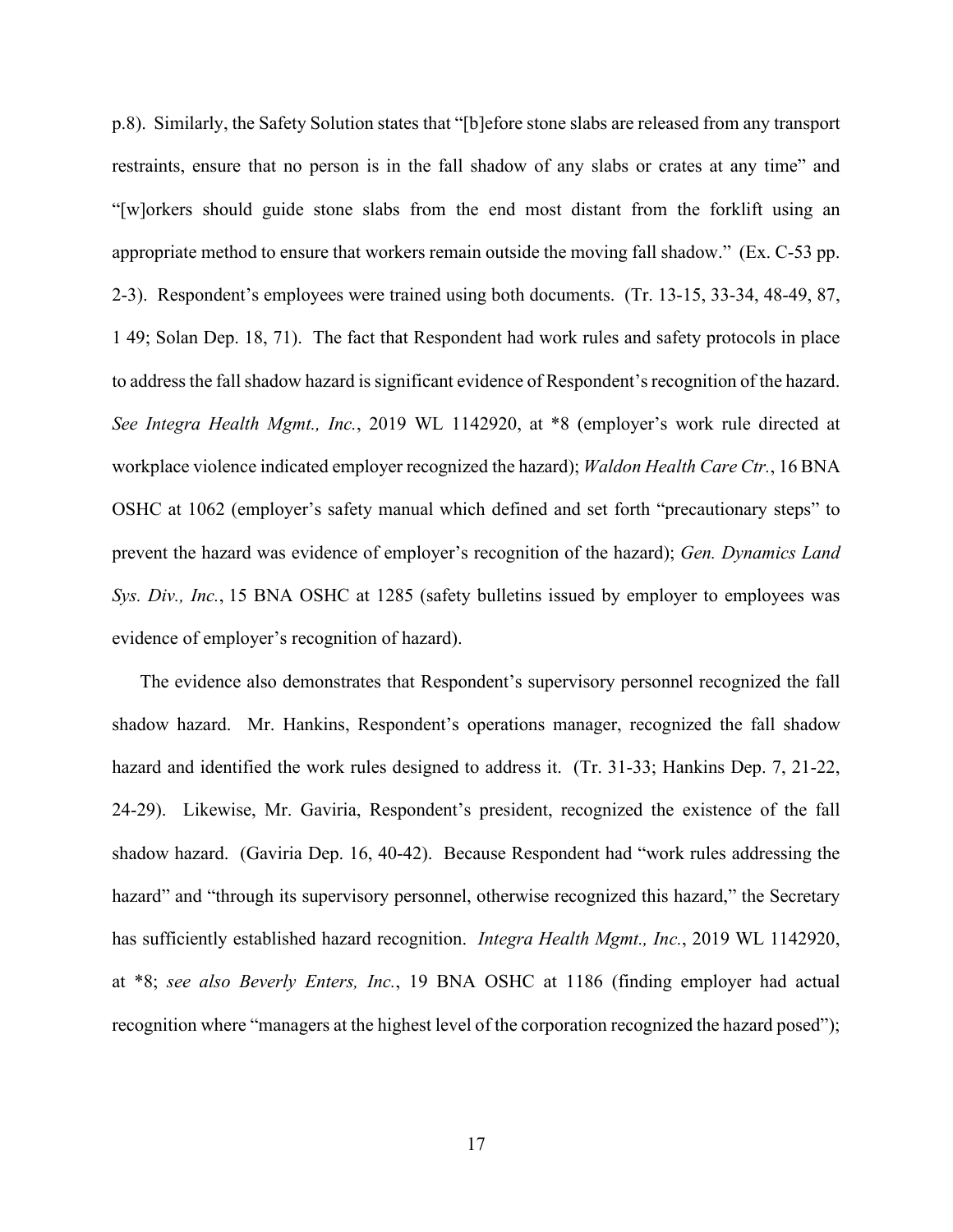*Waldon Health Care Ctr.*, 16 BNA OSHC at 1061-62 (precautions taken by an employer can be used to establish recognition in conjunction with other evidence).

### <span id="page-17-2"></span>*ii. Industry recognition*

In his post-hearing brief, the Secretary also argues for a finding of industry recognition of the fall shadow hazard. Sec'y's Br. 24-26. For support, the Secretary relies on a publication from the Marble Institute of America ("MIA")<sup>[17](#page-17-0)</sup> and OSHA's Safety Health and Information Bulletin ("SHIB") Number 08-12-2008. (Ex. C-50); *see also* Sec'y's Br. 25-26. As to the MIA publication, this publication was never offered into evidence and thus cannot support the Secretary's case.<sup>[18](#page-17-1)</sup> As to the SHIB, which by its own terms "creates no new legal obligations" and is "advisory in nature," the undersigned does not find that it alone can establish industry recognition. *See Waste Mgmt. of Palm Beach, Div. of Waste Mgmt., Inc. of Fla.*, 17 BNA OSHC 1308, 1310 (No. 93-128, 1995) (the Commission relies on "safety experts familiar with the general workplace conditions or practice being charged" in determining whether there is industry recognition) *cf. Beverly Enters., Inc.*, 19 BNA OSHC at 1181 (recognizing that "voluntary industry codes and guidelines are evidence of industry recognition" but also relying on expert testimony to establish industry recognition); *Reynolds, Inc.*, 21 BNA OSHC 1581, 1584-85 (No. 05-0023, 2006) (ALJ) (referencing a SHIB along with a significant amount of other evidence to find industry recognition

<span id="page-17-0"></span><sup>&</sup>lt;sup>17</sup> At the hearing, the CO referenced publications and videos from the MIA in the context of feasible means of abatement. (Tr. 187-88). The CO apparently believed Respondent was a member of the MIA. (Tr. 200-201). However, Respondent's representative asserted (though he did not testify, since he was never under oath as a witness) that Respondent was *not* actually a member of the MIA, as the CO believed. (Tr. 156, 200-201). Because Respondent put forth no actual testimonial or documentary evidence on the issue, the record remains unclear as to Respondent's membership in the MIA.

<span id="page-17-1"></span> $18$  In referencing the MIA publication, the Secretary's brief alternatively cites to Exhibit C-46, which is not an admitted exhibit, and Exhibit C-47, which is PMI's "Stone Slab Handling & Storage Safety Plan." *See* Sec'y's Br. 25. The quotes attributed to Exhibit C-47 in this portion of the Secretary's brief do not appear anywhere in the document.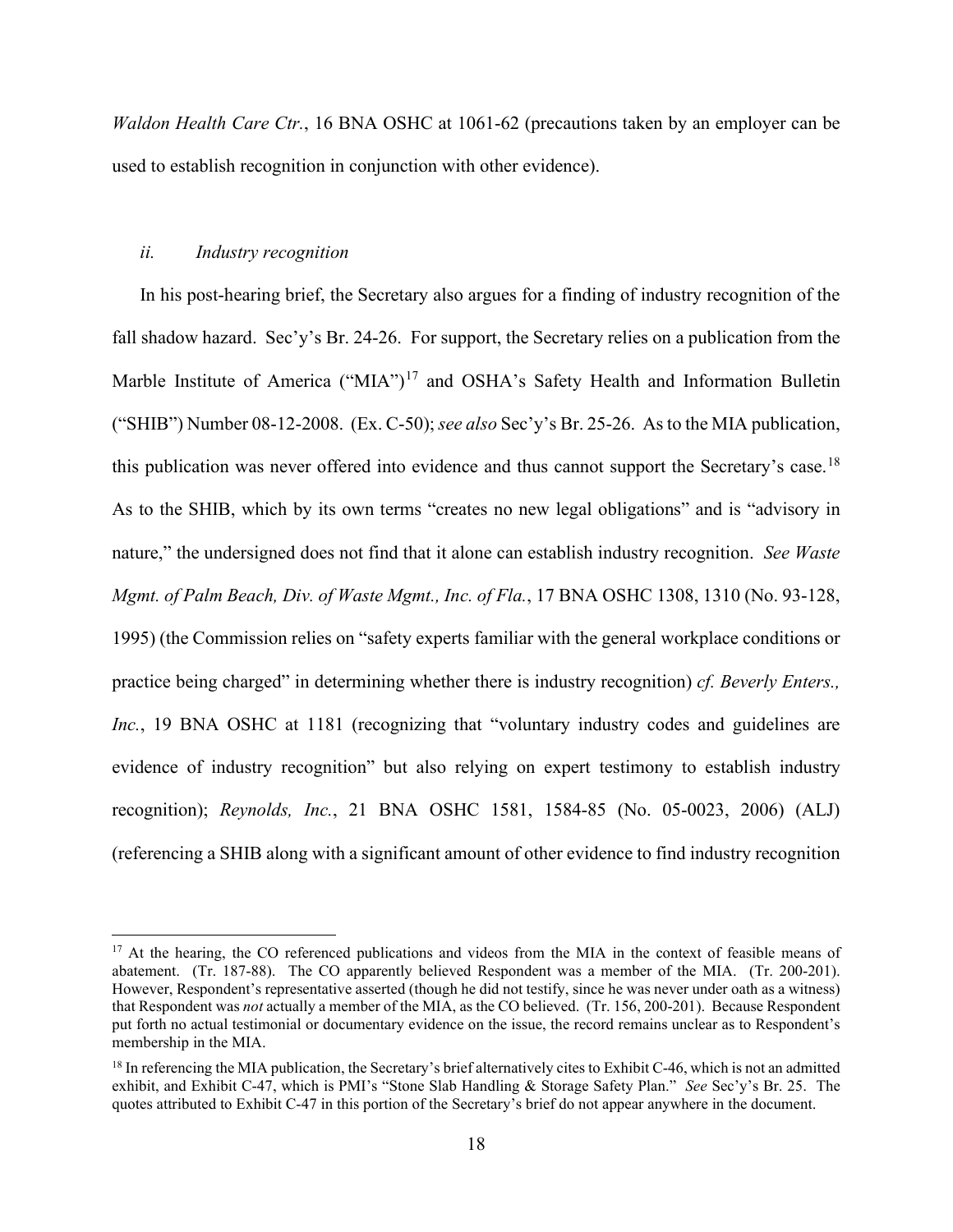for a general duty clause violation). Because the only evidence of industry recognition submitted by the Secretary is the SHIB, the Secretary has failed to establish industry recognition of the hazard.

However, because the Secretary can establish hazard recognition by showing either the employer's recognition *or* industry recognition, he has sufficiently established this element of the violation. *See Integra Health Mgmt., Inc.*, 2019 WL 1142920, at \*8.

#### **C. Death or Serious Physical Harm**

To determine whether a hazard is "causing or likely to cause death or serious physical harm" the Commission does not look to the likelihood of an accident or injury occurring, but whether, if an accident occurs, the results are likely to cause death or serious harm. *Babcock & Wilcox Co.*, 622 F.2d at 1164; *Beverly Enters., Inc.*, 19 BNA OSHC at 1188; *Waldon Health Care Ctr.*, 16 BNA OSHC at 1060; *R.L. Sanders Roofing Co.,* 7 BNA OSHC 1566, 1569 (No. 76–2690, 1979), *rev'd on other grounds*, 620 F.2d 97 (5th Cir. 1980).

The stone bundles Respondent's employees handled weighed as much as 7,000 pounds. (Tr. 88; *see also* Ex. C-50 p.1 (recognizing that stone slabs can weigh thousands of pounds); C-51 p.1 (same)). The possibility of death or serious physical harm resulting from an employee being struck by a 7,000-pound bundle of stone is "supplied by [a] common sense understanding of physical law." *Ill. Power Co. v. Occupational Safety & Health Review Comm'n*, 632 F.2d 25, 28 (7th Cir. 1980). Additional evidence in this record supports this commonsense conclusion. The CO testified that he had investigated the worksite of another employer in the same industry as Respondent. (Tr. 108-09, 178). An employee of that employer was killed after being crushed by an unsecured stone slab. (Tr. 108-09, 178). In the instant case, the accident from the falling bundle resulted in serious physical harm to [redacted] in the form of a broken bone. (Joint Pre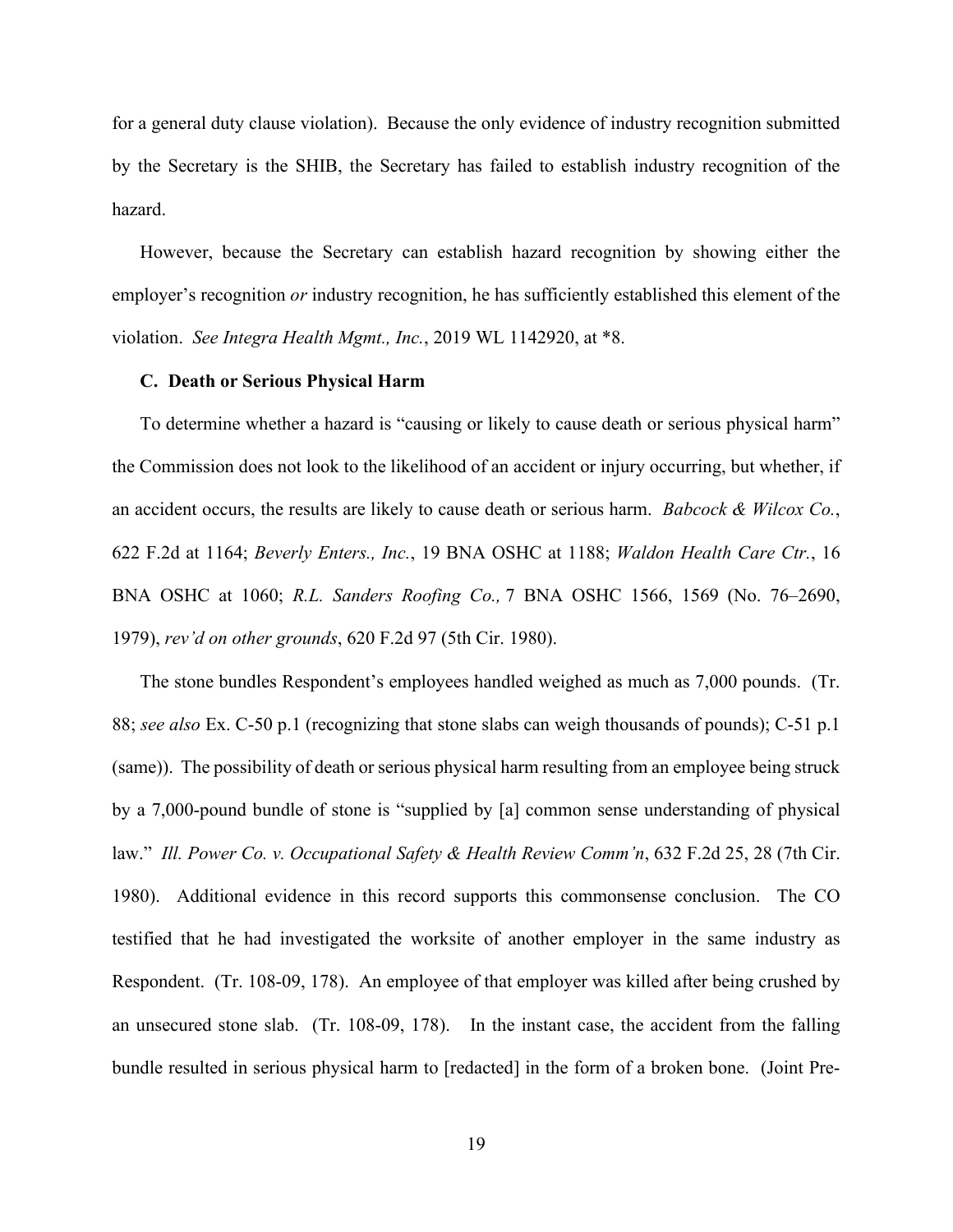Hr'g Statement ¶ 4.4); *see also Waldon Health Care Ctr.*, 16 BNA OSHC at 1060 n.6 (broken bones constitute serious physical harm even if a worker recovers with no permanent side effects). While not dispositive, the existence of an actual injury to employees from the cited hazard is evidence that the hazard presented a risk of death or serious physical harm. *See, e.g.*, *Beverly Enters., Inc.,* 19 BNA OSHC at 1188-90 (citing actual back injuries suffered by the employer's workers as evidence that the hazard posed a risk of serious harm).

Additionally, Respondent's own training materials indicate that "a number of serious crushing incidents [involving stone slabs] … have resulted in fatalities, amputations, and musculoskeletal injuries affecting the trunk, back, shoulders and arms." (Ex. C-52 p.1). Further still, according to OSHA SHIB 08-11-2008, at least 46 documented fatalities were associated with the handling of stone slabs from 1984-2006. (Ex. C-50 p.1); *see also MetWest, Inc.*, 22 BNA OSHC 1066, 1071 (No. 04-0594, 2007) (referencing an OSHA SHIB for a technical fact contained within it).

The Secretary has sufficiently established that the fall shadow hazard presented by the bundles was likely to cause death or serious physical harm.

### **D. Feasible Means of Abatement**

To demonstrate a "feasible" means of abatement, the Secretary "must specify the proposed abatement measures and demonstrate both that the measures are capable of being put into effect and that they would be effective in materially reducing the incidence of the hazard." *Beverly Enters., Inc.,* 19 BNA OSHC at 1191. The Secretary must also show that the proposed abatement measures are economically feasible. *Waldon Health Care Ctr.*, 16 BNA OSHC at 1063.

As feasible means of abatement, the Citation set forth the following five methods:

1) Implement the requirements of the Marble Institute of America "Stone Industry Health and Safety Handbook" published 2014.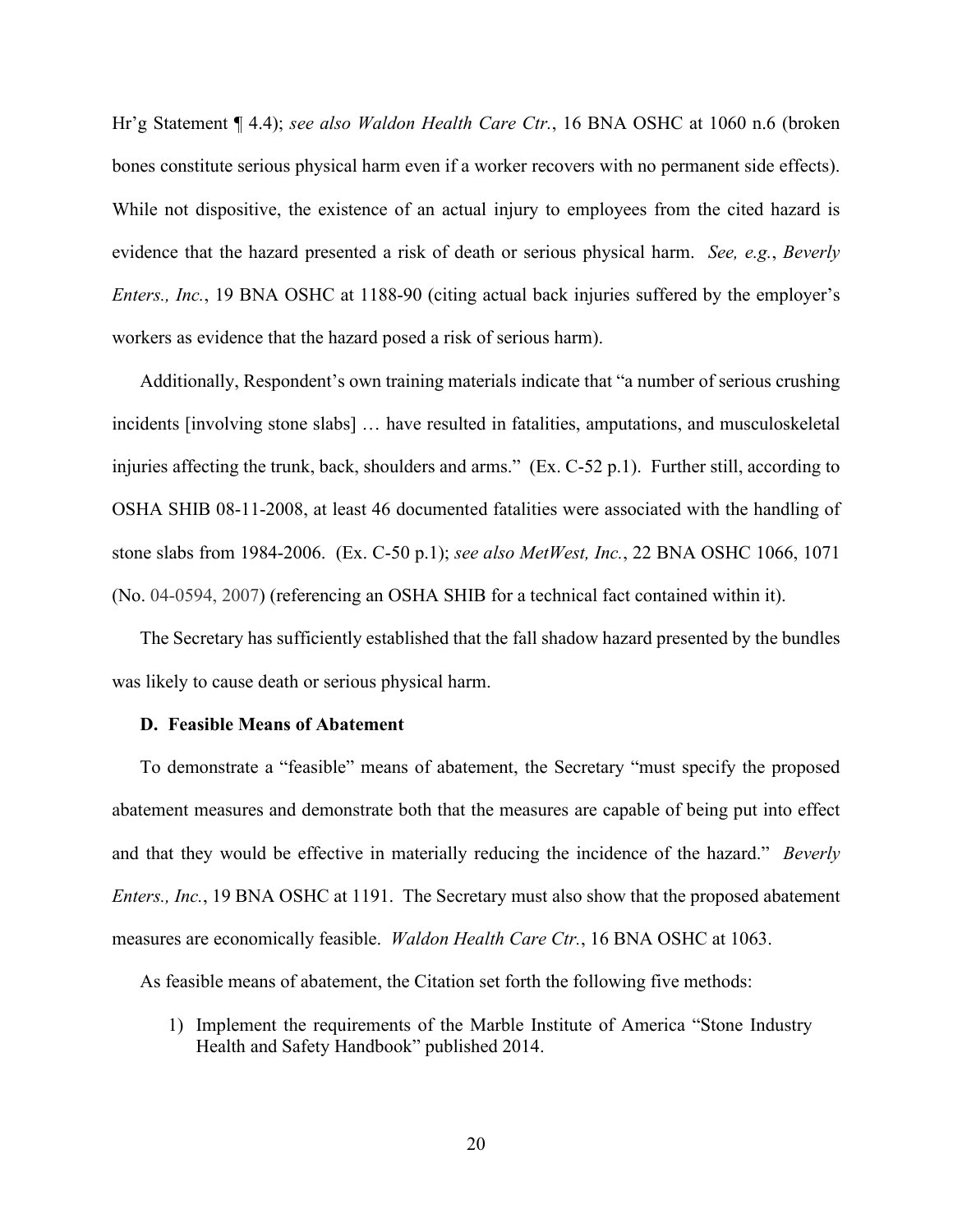- 2) Implement the requirements/recommendations of the Marble Institute of America "Safety in the Stone Business" technical guide.
- 3) Implement the requirements/recommendations of the Marble Institute of America "Safe Stone Handling II" video.
- 4) Implement the requirements/recommendations of the Marble Institute of America "Slab Clamp Safety" video.
- 5) Implement the requirements/recommendations of OSHA Safety and Health Information Bulletin SHIB 08-12-2008 "Hazards of Transporting, Unloading, Storing and Handling Granite, Marble and Stone Slabs.

In his post-trial brief, the Secretary specifically refers only to abatement method (2), implementing the recommendations of the MIA's "Safety in the Stone Business" technical guide, and method (5), implementing the recommendations from OSHA SHIB 08-12-2008, as feasible means of abatement. Sec'y's Br. 27-30. The Secretary has therefore abandoned any reliance on the rest of the abatement measures set forth in the Citation. *See Peacock Eng'g Inc.*, 26 BNA OSHC 1588, 1593 (No. 11-2780, 2017) (failing to consider abatement measures which were set forth in the citation but not addressed at the hearing); *cf. Ala. Power Co.*, 13 BNA OSHC 1240, 1246 (No. 84-357, 1987) (excluding abatement measure because it "would be unfair for us to find [a] violation for failing to institute [a] . . . method that was not raised [or] litigated below"). Furthermore, as laid out in note [18,](#page-17-2) *supra*, Exhibit C-46, which apparently was meant to be the MIA's "Safety in the Stone Business" publication, was never offered into evidence.<sup>19</sup> Therefore, the abatement element of the Secretary's case turns on the abatement methods set forth in OSHA SHIB 08-12-2008.

<span id="page-20-0"></span> $19$  In passing, the Secretary cites a portion of the CO's testimony for the assertion that "all five of the referenced" publications [in the Citation] instruct stone industry employers to avoid fall shadow hazards by keeping employees away from and out of the fall shadow of unsecured slabs." Sec'y's Br. 28 (citing Tr. 186-89). However, of the publications listed in the Citation, only OSHA SHIB 08-12-2008 was offered into evidence. *See* Ex. C-50. The CO's testimony as to the contents of documents not in the record will not be considered in support of the Secretary's case. *See* Fed. R. Evid. 1002, 1003; 29 C.F.R. § 2200.71.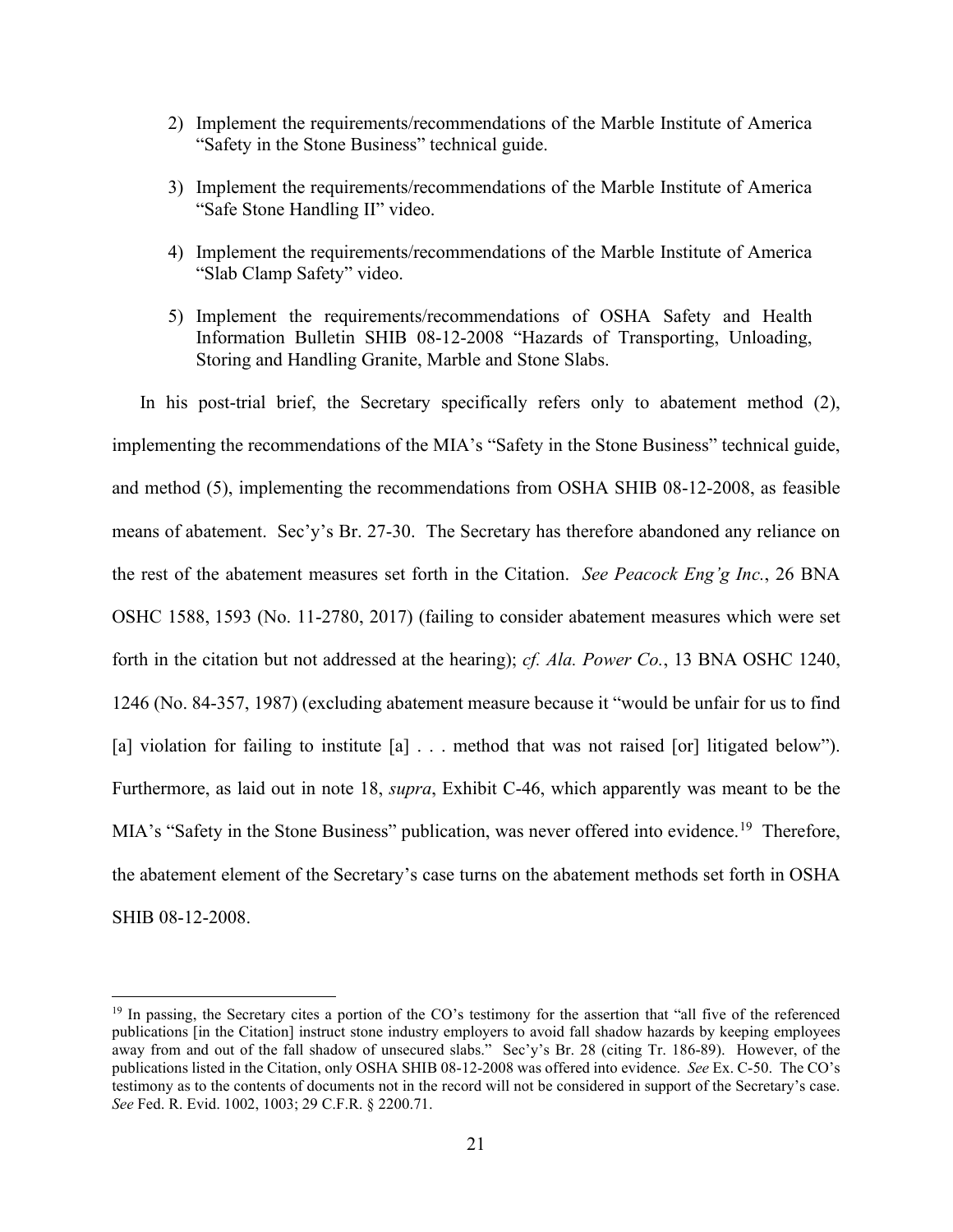As a more specific proposed abatement measure, the Secretary points to the SHIB's admonition that employees should "[a]lways walk at the end of the slab. Never walk in the 'fall shadow' of a slab … the 'fall shadow' is the area on both sides of the slab where the slab could land and topple, if it were to fall."<sup>[20](#page-21-0)</sup> (Ex. C-50 p.5). The Secretary points out that Respondent already had such a rule in its training program and argues that mere enforcement of the rule by Respondent is therefore a feasible means of abatement. Sec'y's Br. 29 (citing Exs. C-47 p.8, C-52 p.2).

The Secretary's assertion that requiring workers to avoid a bundle's fall shadow altogether would materially reduce or even eliminate the risk of harm to those workers from the fall shadow hazard is a reasonable one, and there is no evidence in the record to undermine it. *Cf. Chevron Oil Co.*, 11 BNA OSHC 1329, 1334 (No. 10799, 1983) (finding that "[t]he presence of flotation devices in the water would materially reduce the likelihood of an employee drowning in the water."); *Nelson Tree Servs., Inc.*, No. 93-1665, 1994 WL 184445, at \*3 (O.S.H.R.C.A.L.J., May 9, 1994) ("Requiring workers not actually felling a tree, who may not be focused on felling conditions, to stay clear of the area in which felling operations are taking place, would plainly reduce the chance of injury to those workers."), *aff'd* 60 F.3d 1207, 1211 (6th Cir. 1995) ("[S]ubstantial evidence supports the administrative law judge's finding that there existed feasible means, which [the employer] could and should have taken, to eliminate or substantially reduce the hazard of being struck by a prematurely felled tree."). Indeed, Respondent's own training materials already required this practice as a means to reduce the risk of employee exposure to the fall shadow hazard. *Cf. Pelron Corp.*, 12 BNA OSHC 1833, 1837-38 (No. 82-388, 1986) (the

<span id="page-21-0"></span><sup>&</sup>lt;sup>20</sup> The Secretary also briefly mentions the use of temporary restraints. Sec'y's Br. 29. However, he has not cited to any portion of the SHIB which specifically mentions the use of temporary restraints.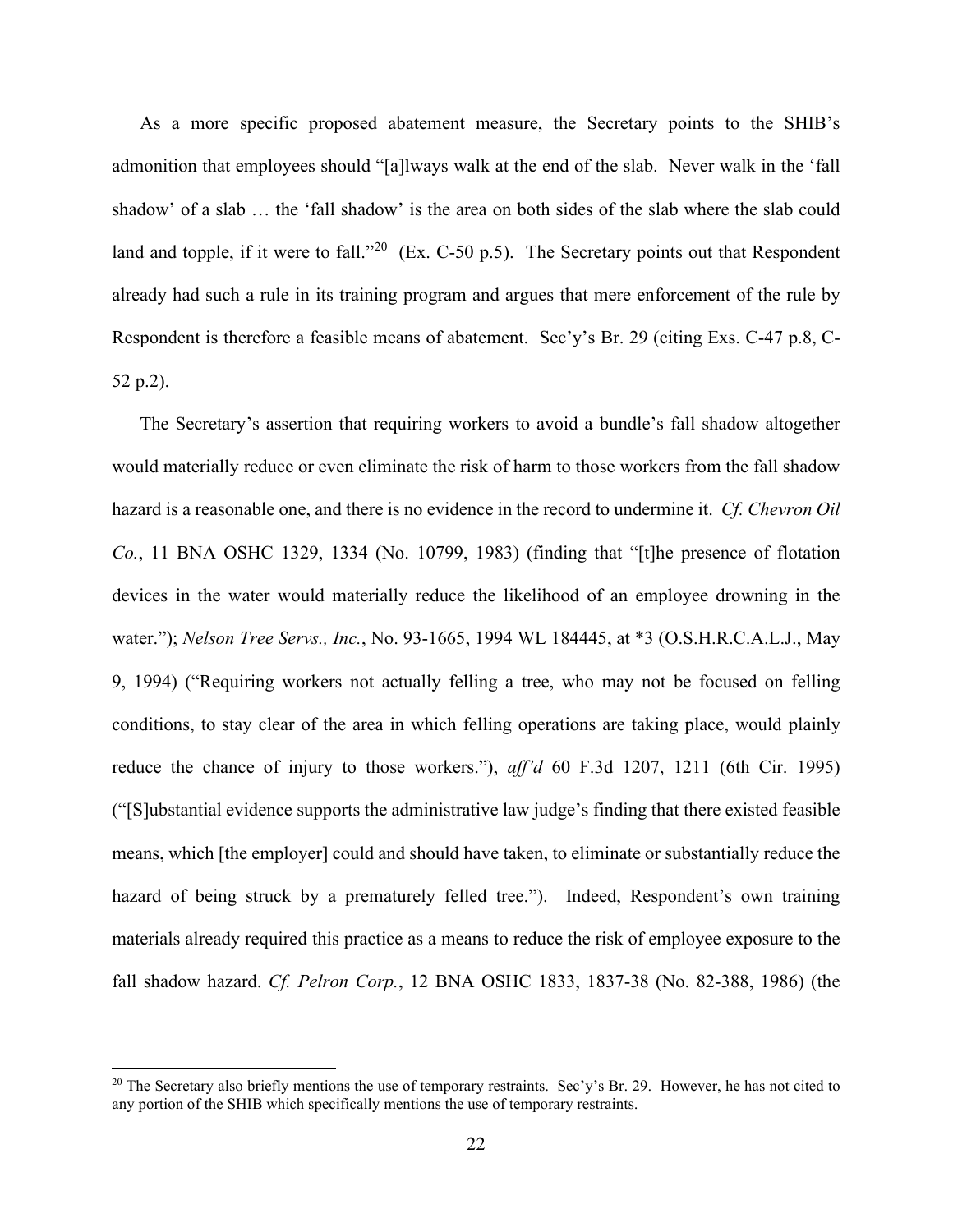Secretary failed to establish abatement measure of further training would materially reduce hazard where the employer's "extensive" training program was already being fully enforced).

The Secretary has further shown that this proposed abatement measure is practically and economically feasible. As noted by the Secretary, Respondent already had included this abatement measure in its training materials. (Exs. C-47 p.8; C-52 p.2). Moreover, after the accident at issue here, Respondent actually implemented the Secretary's proposed measure. Respondent now prohibits its employees from guiding bundles out of the container while in the fall shadow. (Tr. 83-84, 189-90). Instead, employees are positioned in front of the bundle with their bodies outside of the fall shadow. (*Id.*). This post-accident implementation demonstrates that the proposed abatement measure is feasible. *See Sci. Applications Int'l Corp.*, No. 14-1668, 2020 WL 1941193 at, \*8 (O.S.H.R.C., Apr. 6, 2020) (post-accident implementation of proposed abatement methods demonstrated feasibility).

The Secretary has sufficiently established a feasible means of abatement.

#### **E. Knowledge**

The Secretary can establish Respondent's knowledge of a general duty clause violation by establishing either its actual knowledge of the hazard or its constructive knowledge such that it could have learned of the hazard with the exercise of reasonable diligence. *Otis Elevator Co.*, 21 BNA OSHC 2204, 2207 (No. 03-1344, 2007); *Tampa Shipyards Inc.*, 15 BNA OSHC 1533, 1537 (No. 86–360, 1992) (consolidated). The Secretary argues that he has established both actual and constructive knowledge in this case. Sec'y's Br. 30-33.

#### *i. Actual Knowledge*

The Secretary can establish an employer's actual knowledge of a violative condition by demonstrating that a supervisor directly observed a subordinate's violation. *Halmar Corp.*, 18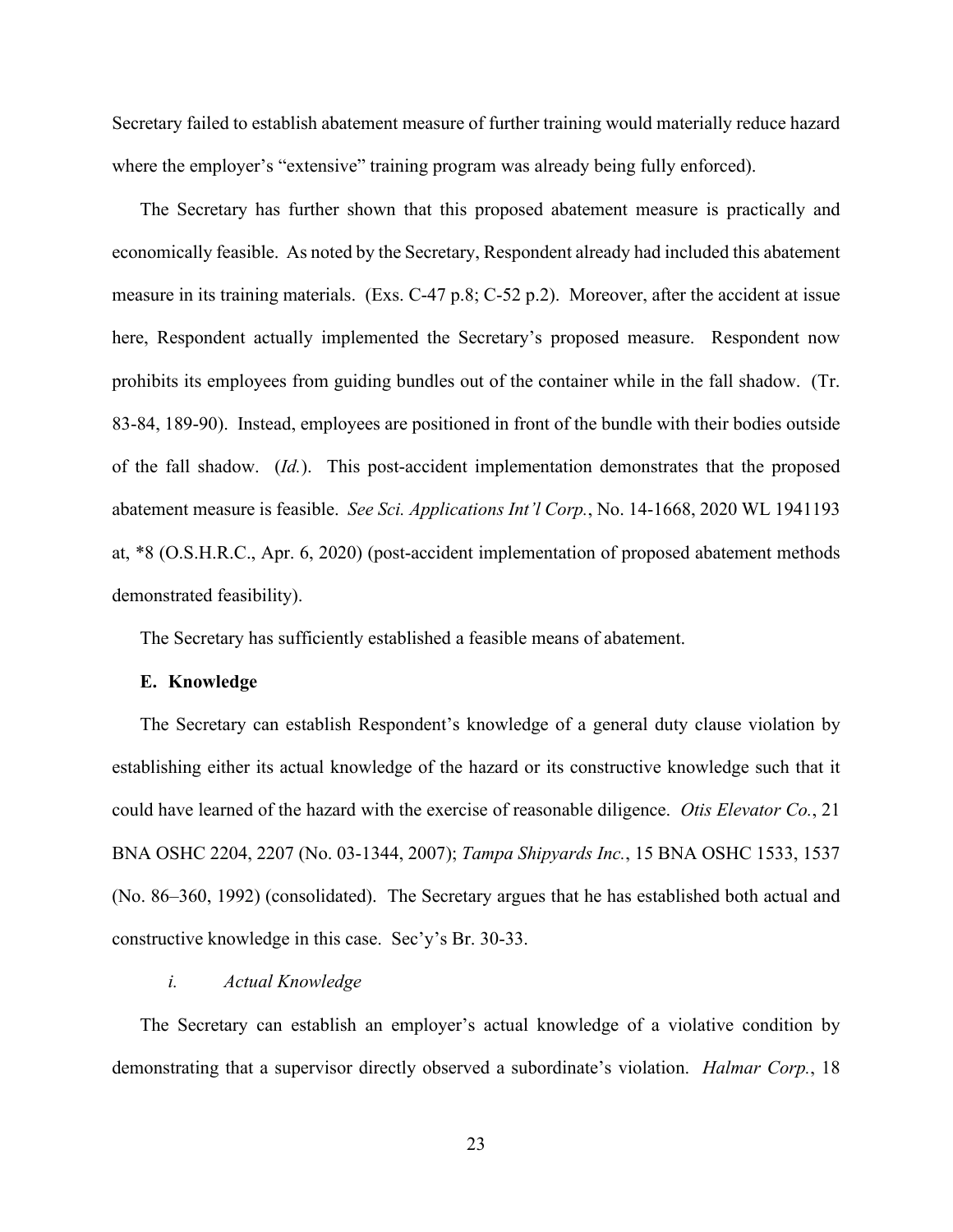BNA OSHC 1014, 1016 (No. 94-2043, 1997); *Ormet Corp.*, 14 BNA OSHC 2134, 2137 (No. 85- 531, 1991); *H.E. Wiese, Inc.*, 10 BNA OSHC 1499, 1505 (No. 78-204, 1982) (consolidated); *Kan. Power & Light Co.*, 5 BNA OSHC 1202, 1204 (No. 11015, 1977) (holding that because the supervisor directly saw the violative conduct without stating any objection, "his knowledge and approval of the work methods employed will be imputed to the respondent"). The supervisor's knowledge is then imputed to Respondent. *Calpine Corp.*, No. 11-1734, 2018 WL 1778958, at \*5 (O.S.H.R.C., Apr. 6, 2018); *H.E. Wiese, Inc.*, 10 BNA OSHC at 1505.

Here, on the date of the accident, Mr. Maher, the direct supervisor of Messrs. [redacted] and Solan, observed them working in the fall shadow of an unsecured bundle. (Tr. 31, 72-73; [redacted] Dep. 44-45, 52-54). Mr. Maher thus had actual knowledge of the hazardous conduct. Because Mr. Maher was a supervisor, his knowledge is imputed to Respondent. *Calpine Corp.*, 2018 WL 1778958, at \*5; *H.E. Wiese, Inc.*, 10 BNA OSHC at 1505.

#### *ii. Constructive Knowledge*

The Secretary can establish constructive knowledge of a violative condition by demonstrating that the employer failed to exercise reasonable diligence to uncover the condition. *Ragnar Benson, Inc.*, 18 BNA OSHC 1937, 1939 (No. 97-1676, 1999). "Reasonable diligence involves the consideration of several factors, including the employer's obligation to have adequate work rules and training programs, to adequately supervise employees, to anticipate hazards, and to take measure to prevent the occurrence of violations." *Danis Shook Joint Venture XXV*, 19 BNA OSHC 1497, 1501 (No. 98-1192, 2001), *aff'd* 319 F.3d 805 (6th Cir. 2003).

Here, Respondent purportedly had a work rule in place instructing employees not to work in bundles' fall shadows while unloading them from their shipping containers. (Exs. C-50 p.8, C-52 p.2). However, that written work rule was not enforced. In fact, Respondent's supervisors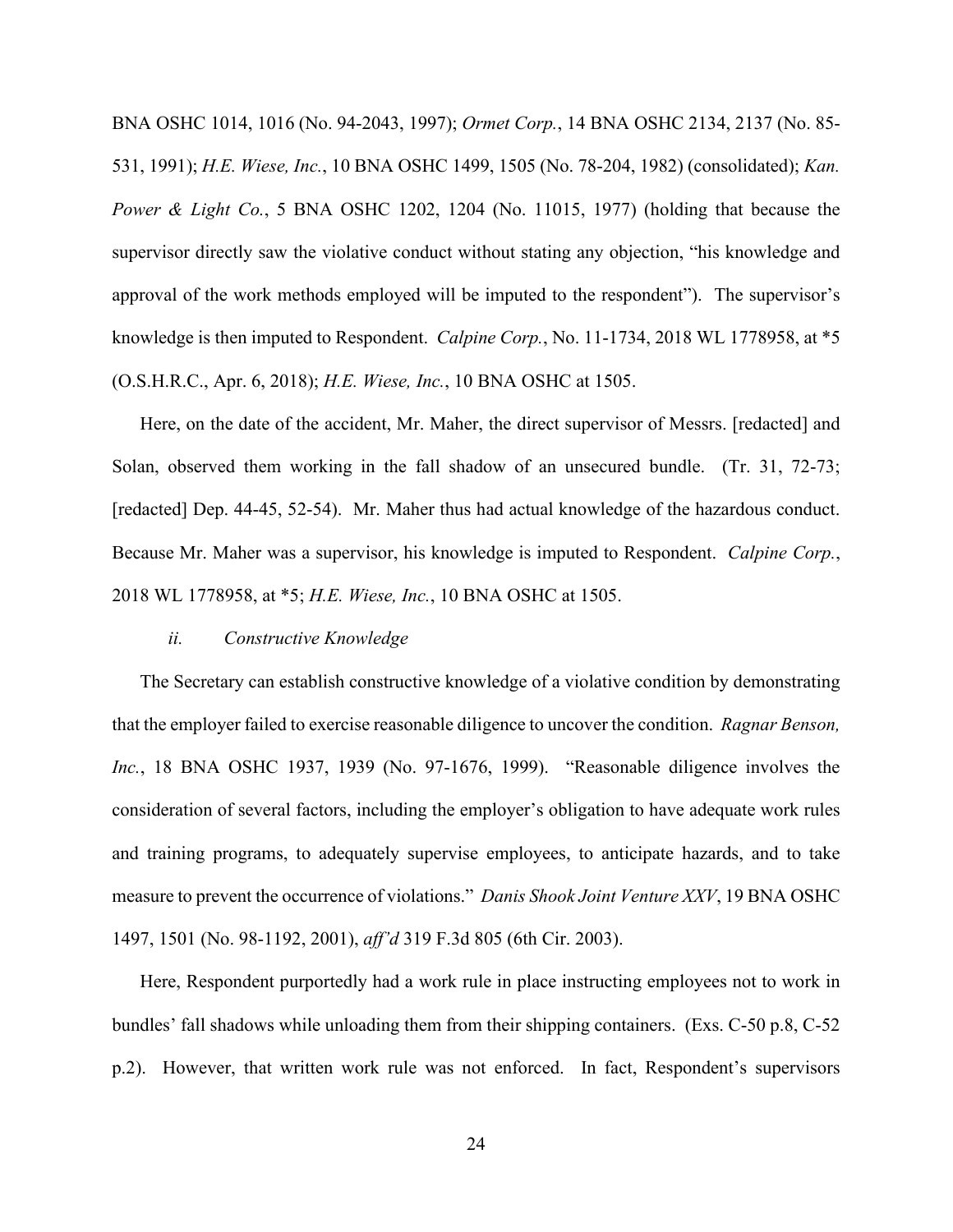instructed employees to act in direct contravention to that rule and stand in the fall shadows of moving bundles while unloading them from their container. Mr. Maher, Respondent's warehouse manager, Mr. Hankins, Respondent's operations manager, and Mr. Brown, Respondent's safety manager, had all instructed [redacted] and other warehouse workers to enter the shipping containers and guide the bundles out while in the bundles' fall shadows.[21](#page-24-0) (Tr. 53-54; *see also* Tr. 42, 68-69, 76, 150, 162-63; Gaviria Dep. 42; [redacted] Dep. 18; Ex. C-57). Mr. Gaviria, Respondent's president, admitted that Respondent's employees regularly worked in the fall shadows of unsecured bundles.<sup>[22](#page-24-1)</sup> (Gaviria Dep. 26, 40-42). According to [redacted], he had unloaded "hundreds" of stone bundles with Mr. Solan and other warehouse workers in the manner prescribed by Respondent's supervisors. (Tr. 30-33, 70-71). Respondent's supervisors directed employees to guide bundles while in their fall shadows despite recognizing the hazard it posed to those employees. *See* Part III.B.i, *supra.* 

Respondent's complete failure to enforce its written work rule is sufficient to find that it had constructive knowledge of the violation. *Gen. Motors Corp.*, 22 BNA OSHC 1019, 1037 (No. 91- 2834E, 2007) (consolidated) (finding that the employer's "widespread failure to enforce its employees' use of [lockout/tagout] demonstrates a lack of diligence in detecting hazardous

<span id="page-24-0"></span><sup>&</sup>lt;sup>21</sup> In the deposition excerpts for Mr. Hankins submitted by the Secretary, Mr. Hankins stated that it was not Respondent's policy to allow employees inside container while in a bundle's fall shadow and that [redacted] broke safety protocol by doing so. (Hankins Dep. 24-25). However, he then went on to state that employees *are* allowed to be in a bundle's fall shadow so long as it's "safe," which he defined as "[t]he bundle not moving." (*Id.* at 29). The consistent testimony of [redacted] , whose demeanor the undersigned was able to observe, is credited over the inconsistent deposition testimony of Mr. Hankins, whose demeanor the undersigned was not able to observe.

<span id="page-24-1"></span> $22$  In the deposition excerpts for Mr. Gaviria submitted by the Secretary, Mr. Gaviria admitted that Respondent's policy allowed for employees to be in the container while guiding stone bundles but stated that the employees were required to be on one end of the bundle or the other, not on the side of the bundle in its fall shadow. (Gaviria Dep. 26-28). However, he then stated that employees were allowed to walk in a bundle's fall shadow "so long as there's not anything wrong with the pallet at issue." (*Id.* at 42). He also stated that when a pallet breaks, an employee is "expected to get out of the fall zone, get away from the fall zone" (*Id.* at 26), a statement which makes little sense if the employees are not in the bundle's fall shadow while it is being moved. The consistent testimony of [redacted] , whose demeanor the undersigned was able to observe, is credited over the inconsistent deposition testimony of Mr. Hankins, whose demeanor as a witness the undersigned was not able to observe.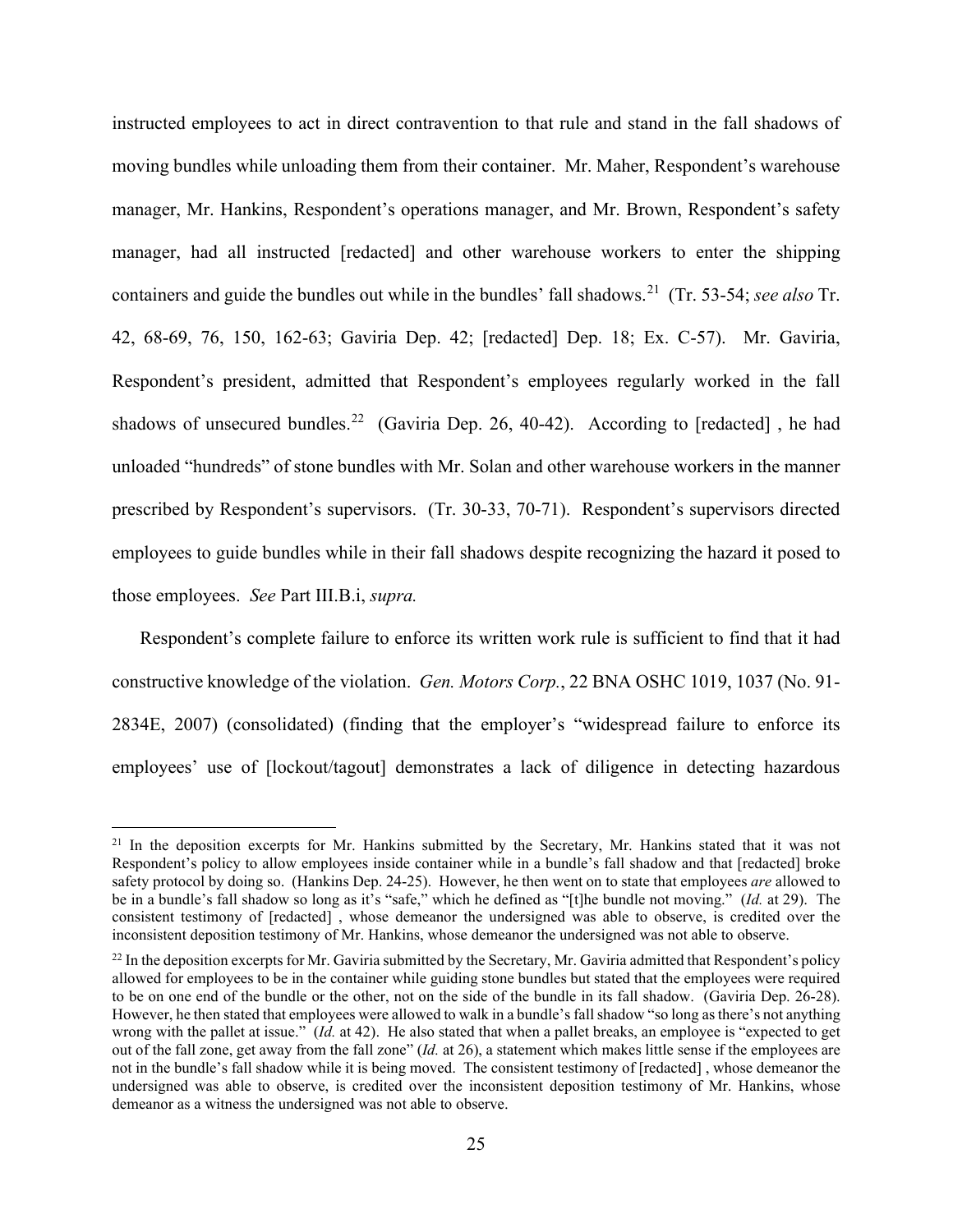conditions and enforcing work rules."); *Atl. Battery Co., Inc.*, 16 BNA OSHC 2131, 2160 (No. 90-1747, 1994) (failure to enforce written work rule was basis for finding constructive knowledge). The constructive knowledge of Respondent's supervisors is imputed to Respondent. *Calpine Corp.*, 2018 WL 1778958, at \*5; *H.E. Wiese, Inc.*, 10 BNA OSHC at 1505.

# **F. Serious Classification**

The Secretary classified Respondent's general duty clause violation as serious. A violation is classified as serious under the Act if "there is substantial probability that death or serious physical harm could result." 29 U.S.C.  $\S$  666(k). The Secretary need not show there was a substantial probability an accident would occur, only that if an accident did occur, death or serious physical harm could result. *Mosser Constr., Inc.*, 23 BNA OSHC 1044, 1046 (No. 08-0631, 2010).

The Commission's test for determining whether a violation is likely to cause death or serious harm for purposes of a violation of the general duty clause is nearly identical to the test for determining whether a violation is serious for purposes of section 17(k) of the Act. *Compare Waldon Health Care Ctr.*, 16 BNA OSHC at 1060, *with Mosser Constr., Inc.*, 23 BNA OSHC at 1046. Thus, a finding that a violation is "likely to cause death or serious harm [under the general duty clause] is equivalent to a finding under section  $17(k)$  that the violation gives rise to a substantial probability of death or serious harm." *Gearhart-Owen Indus., Inc.*, 10 BNA OSHC 2193, 2199 (No. 4263, 1982). Accordingly, for the reasons stated in Part III.D, *supra*, Respondent's violation of the general duty clause was serious. *Id.*; c*f. also Acme Energy Servs.*, 23 BNA OSHC 2121, 2129 (No. 08-0088, 2012) (finding a general duty clause violation was serious based on the same factors considered in finding the general duty clause violation).

#### **IV. Penalty**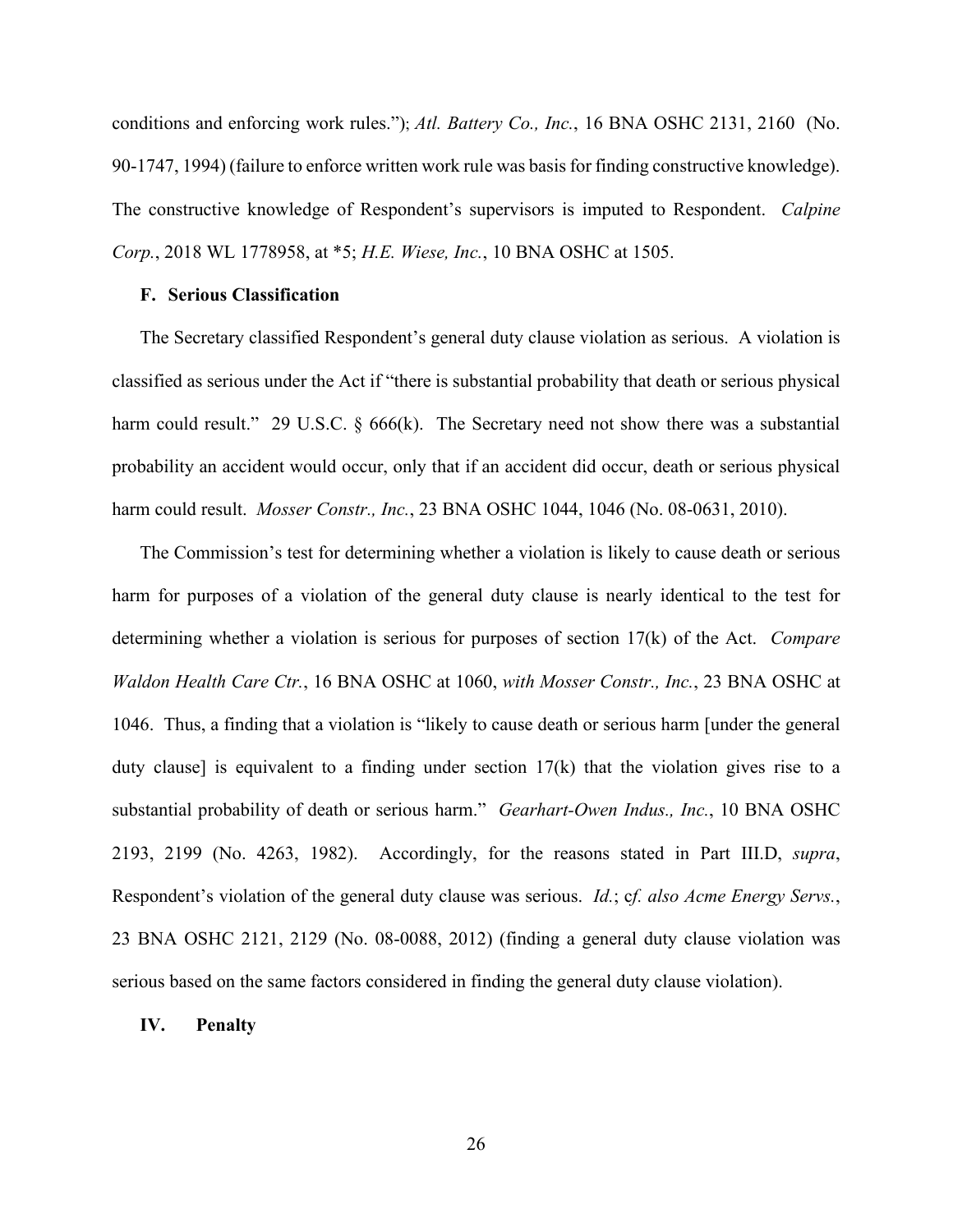Section 17(j) of the Act requires the Commission to give due consideration to four criteria in assessing penalties: the size of the employer's business, the gravity of the violation, the employer's good faith, and its prior history of violations. *See* 29 U.S.C. § 666(j); *Compass Envtl.*, *Inc.*, 23 BNA OSHC 1132, 1137 (No. 06-1036, 2010), *aff'd* 663 F.3d 1164 (10th Cir. 2011). The gravity of the violation is generally accorded greater weight than the other factors. *See J. A. Jones Constr. Co.*, 15 BNA OSHC 2201, 2214 (No. 87-2059, 1993).

Here, the maximum statutory penalty for this serious violation was \$13,260.<sup>23</sup> The CO found the gravity was high in this instance. (Tr. 182). The CO reached this determination by first assessing the severity of the hazard and the probability of an accident. (*Id.*). As to severity, i.e., the "most severe injury that could potentially take place as a result of exposure to this hazard," the CO found it was high because death could potentially result from a falling stone slab. (*Id*. at 181). As to probability, i.e., "the potential of an actual exposure resulting in injury," the CO found it was "greater" because an actual accident did occur and resulted in the injury of Respondent's employee. *(Id.)*. The result of the CO's assignment of severity and probability in OSHA's system resulted in a high gravity designation, which warranted the maximum penalty. (*Id.* at 182-83).

The CO reduced the penalty by sixty percent based on Respondent's size. (*Id.* at 183). The CO did not reduce the penalty for Respondent's good faith because although Respondent had a safety program in place, including work rules designed to address the hazard, "the nonenforcement of those work rules" disqualified Respondent for a good faith reduction. (*Id.* at 184).

<span id="page-26-0"></span> $^{23}$  The Bipartisan Budget Act of 2015 incorporated the Inflation Adjustments Act of the same year and required the Secretary to increase OSHA's statutory penalty annually. Bipartisan Budget Act of 2015, Pub. L. 114-74, § 701; 28 U.S.C. §§ 1 note and 2461 note. The Secretary assessed his penalty for this alleged violation by issuing the Citation on February 20, 2019. (Citation at 1). The maximum penalty amount was therefore governed by the Secretary's adjustment rule effective January 23, 2019. *See* Federal Civil Penalties Inflation Adjustment Act Annual Adjustments for 2019, 84 Fed. Reg. 213, 219 (Jan. 23, 2019) (to be codified at 29 C.F.R. pt. 1903).